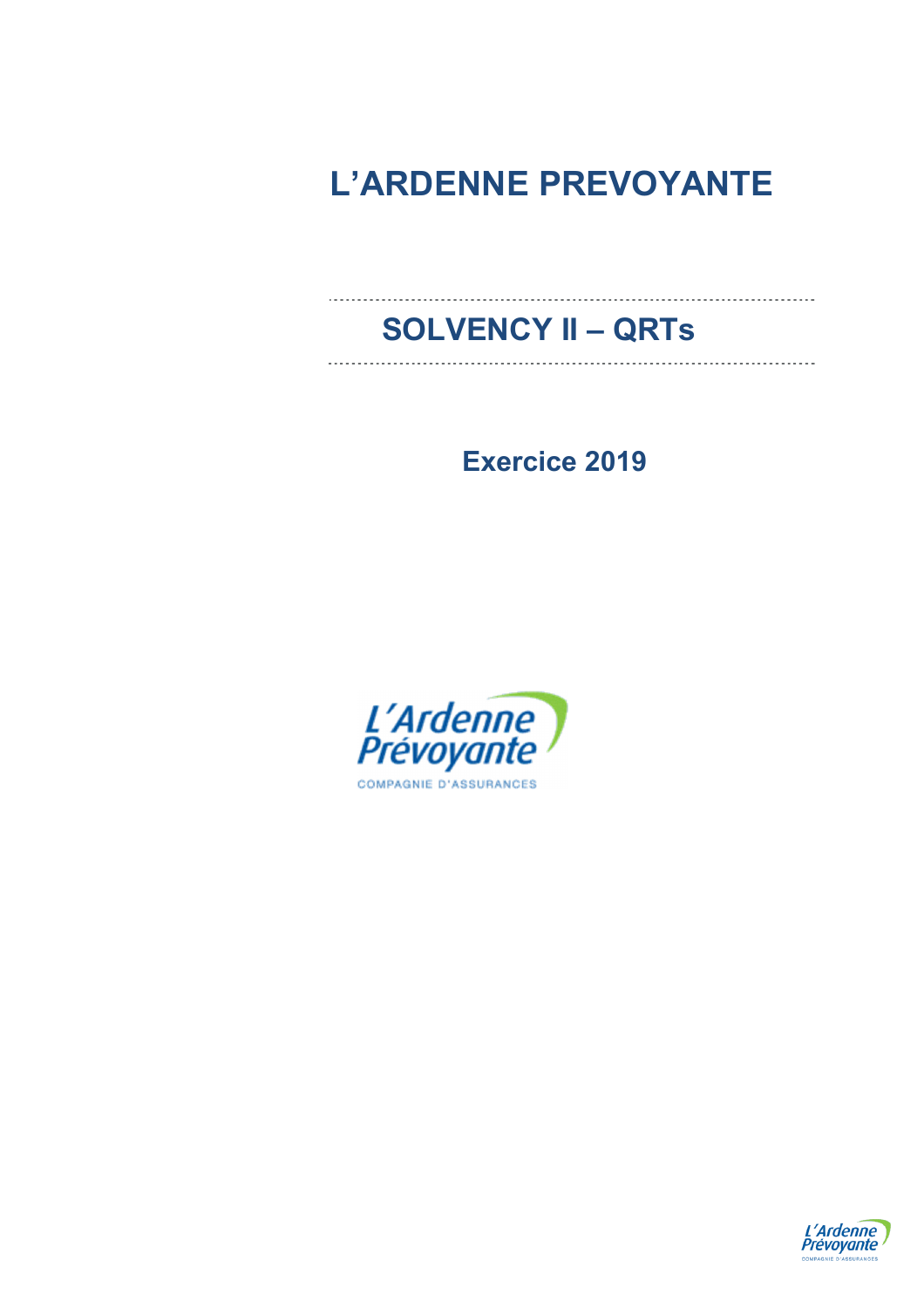## S.02.01.02 Balance sheet

|                                                                                        |                                | <b>Solvency II value</b>     |
|----------------------------------------------------------------------------------------|--------------------------------|------------------------------|
| <b>Assets</b>                                                                          |                                | <b>C0010</b>                 |
| Intangible assets                                                                      | R0030                          | $\overline{\phantom{0}}$     |
|                                                                                        |                                |                              |
| Deferred tax assets                                                                    | R <sub>0040</sub>              | 3.733.111                    |
| Pension benefit surplus                                                                | R0050                          |                              |
| Property, plant & equipment held for own use                                           | <b>R0060</b>                   | 2.019.980                    |
| Investments (other than assets held for index-linked and unit-linked contracts)        | R0070                          | 138.000.911                  |
| Property (other than for own use)                                                      | R0080                          | 6.855.949                    |
| Holdings in related undertakings, including participations                             | R0090                          | $\overline{\phantom{0}}$     |
| Equities                                                                               | <b>R0100</b>                   | 6.621.415                    |
| Equities - listed                                                                      | R0110                          | 6.616.972                    |
| Equities - unlisted                                                                    | R0120                          | 4.443                        |
| <b>Bonds</b>                                                                           | R0130                          | 122.534.301                  |
| Government Bonds                                                                       | R0140                          | 77.817.623                   |
| Corporate Bonds                                                                        | R0150                          | 44.716.678                   |
| Structured notes                                                                       | R0160                          | $\overline{\phantom{m}}$     |
| Collateralised securities                                                              | R0170                          |                              |
| Collective Investments Undertakings                                                    | R0180                          | 1.989.246                    |
| Derivatives                                                                            | R0190                          | $\frac{1}{2}$                |
| Deposits other than cash equivalents                                                   | <b>R0200</b>                   | $\qquad \qquad \blacksquare$ |
| Other investments                                                                      | R0210                          | $\overline{\phantom{0}}$     |
| Assets held for index-linked and unit-linked contracts                                 | R0220                          | $\overline{\phantom{0}}$     |
| Loans and mortgages                                                                    | R <sub>0</sub> 23 <sub>0</sub> | 1.726.077                    |
| Loans on policies                                                                      | R <sub>0</sub> 24 <sub>0</sub> | 458.911                      |
| Loans and mortgages to individuals                                                     | R <sub>0250</sub>              | 159.114                      |
| Other loans and mortgages                                                              | R0260                          | 1.108.052                    |
| Reinsurance recoverables from:                                                         | R0270                          | 13.352.253                   |
| Non-life and health similar to non-life                                                | R0280                          | 12.969.766                   |
| Non-life excluding health                                                              | R <sub>0290</sub>              | 12.968.040                   |
| Health similar to non-life                                                             | <b>R0300</b>                   | 1.726                        |
| Life and health similar to life, excluding health and index-linked and unit-linked     | <b>R0310</b>                   | 382.487                      |
| Health similar to life                                                                 | <b>R0320</b>                   | 382.487                      |
| Life excluding health and index-linked and unit-linked                                 | <b>R0330</b>                   | $\overline{\phantom{a}}$     |
| Life index-linked and unit-linked                                                      | R0340                          | $\overline{\phantom{a}}$     |
| Deposits to cedants                                                                    | <b>R0350</b>                   | $\overline{\phantom{a}}$     |
| Insurance and intermediaries receivables                                               | <b>R0360</b>                   | 4.070.951                    |
| Reinsurance receivables                                                                | R0370                          | $\overline{\phantom{0}}$     |
| Receivables (trade, not insurance)                                                     | <b>R0380</b>                   | 6.299.853                    |
| Own shares (held directly)                                                             | R0390                          |                              |
| Amounts due in respect of own fund items or initial fund called up but not yet paid in | <b>R0400</b>                   |                              |
| Cash and cash equivalents                                                              | R0410                          | 59.144.808                   |
| Any other assets, not elsewhere shown                                                  | <b>R0420</b>                   | 280.837                      |
| <b>Total assets</b>                                                                    | <b>R0500</b>                   | 228.628.781                  |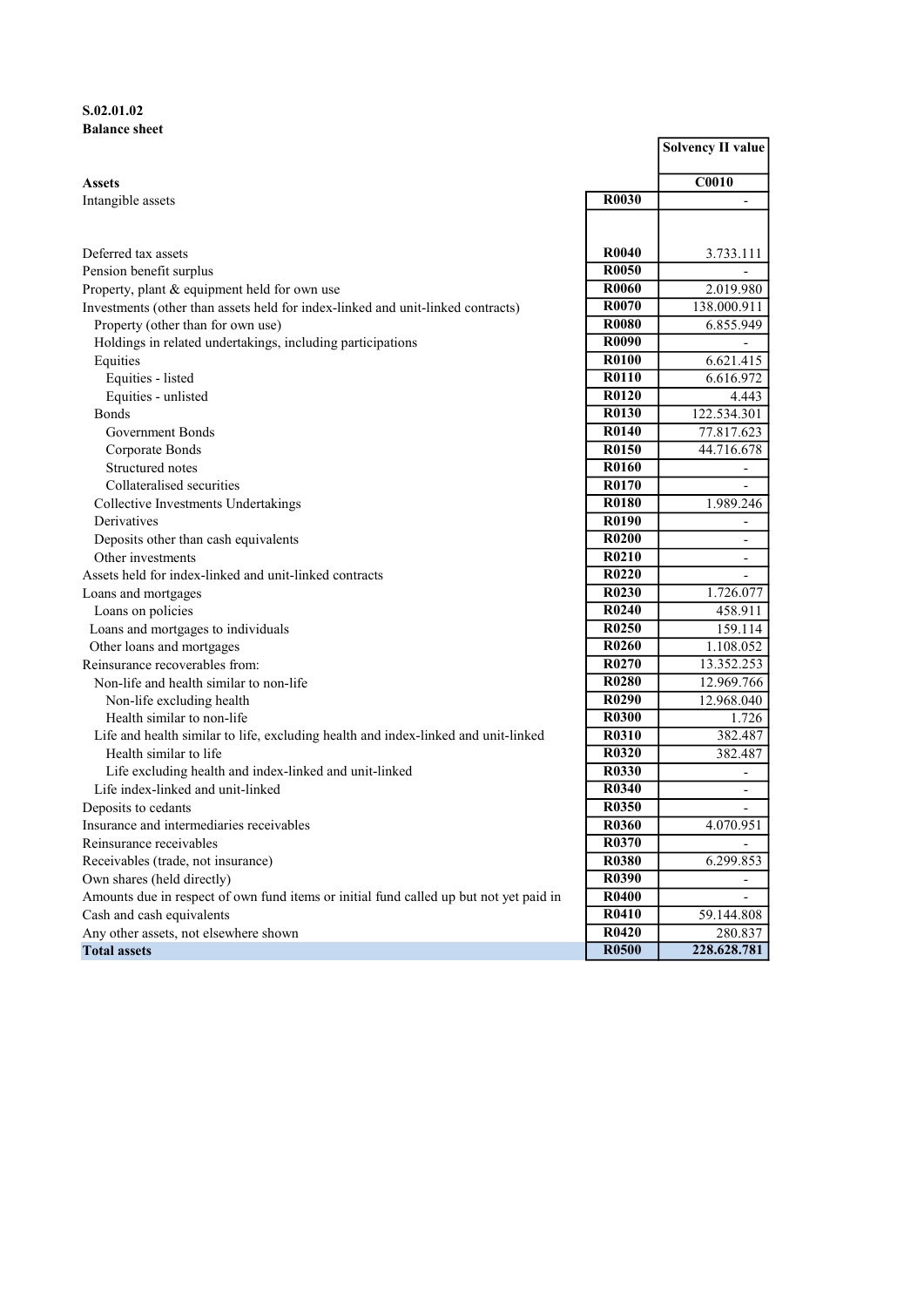|                                                                                 |                   | Solvency II              |
|---------------------------------------------------------------------------------|-------------------|--------------------------|
| <b>Liabilities</b>                                                              |                   | $\overline{C0010}$       |
| Technical provisions - non-life                                                 | <b>R0510</b>      | 73.883.080               |
| Technical provisions - non-life (excluding health)                              | R <sub>0520</sub> | 73.744.411               |
| TP calculated as a whole                                                        | R <sub>0530</sub> |                          |
| <b>Best Estimate</b>                                                            | R0540             | 68.613.378               |
| Risk margin                                                                     | R <sub>0550</sub> | 5.131.033                |
| Technical provisions - health (similar to non-life)                             | R0560             | 138.669                  |
| TP calculated as a whole                                                        | R0570             |                          |
| <b>Best Estimate</b>                                                            | R <sub>0580</sub> | 129.021                  |
| Risk margin                                                                     | R0590             | 9.648                    |
| Technical provisions - life (excluding index-linked and unit-linked)            | <b>R0600</b>      | 83.944.911               |
| Technical provisions - health (similar to life)                                 | R0610             | 1.068.031                |
| TP calculated as a whole                                                        | R <sub>0620</sub> |                          |
| <b>Best Estimate</b>                                                            | R0630             | 1.006.704                |
| Risk margin                                                                     | R0640             | 61.327                   |
| Technical provisions - life (excluding health and index-linked and unit-linked) | R0650             | 82.876.880               |
| TP calculated as a whole                                                        | <b>R0660</b>      |                          |
| <b>Best Estimate</b>                                                            | R0670             | 81.202.021               |
| Risk margin                                                                     | <b>R0680</b>      | 1.674.859                |
| Technical provisions - index-linked and unit-linked                             | R0690             | $\overline{\phantom{a}}$ |
| TP calculated as a whole                                                        | R0700             | $\overline{\phantom{a}}$ |
| <b>Best Estimate</b>                                                            | R0710             | $\overline{a}$           |
| Risk margin                                                                     | R0720             | $\overline{\phantom{a}}$ |
| Contingent liabilities                                                          | R0740             | $\overline{\phantom{0}}$ |
| Provisions other than technical provisions                                      | R <sub>0750</sub> | 171.424                  |
| Pension benefit obligations                                                     | R0760             | 8.538.153                |
| Deposits from reinsurers                                                        | R0770             | 8.273.402                |
| Deferred tax liabilities                                                        | R0780             | $\overline{\phantom{a}}$ |
| Derivatives                                                                     | R0790             | $\overline{\phantom{a}}$ |
| Debts owed to credit institutions                                               | <b>R0800</b>      | $\overline{\phantom{a}}$ |
| Financial liabilities other than debts owed to credit institutions              | <b>R0810</b>      | $\overline{a}$           |
| Insurance & intermediaries payables                                             | <b>R0820</b>      | 6.445.162                |
| Reinsurance payables                                                            | <b>R0830</b>      | 445.230                  |
| Payables (trade, not insurance)                                                 | R0840             | 2.499.400                |
| Subordinated liabilities                                                        | <b>R0850</b>      | 10.000.000               |
| Subordinated liabilities not in BOF                                             | <b>R0860</b>      | $\overline{a}$           |
| Subordinated liabilities in BOF                                                 | R0870             | 10.000.000               |
| Any other liabilities, not elsewhere shown                                      | <b>R0880</b>      | 46.529                   |
| <b>Total liabilities</b>                                                        | <b>R0900</b>      | 194.247.291              |
| <b>Excess of assets over liabilities</b>                                        | R <sub>1000</sub> | 34.381.490               |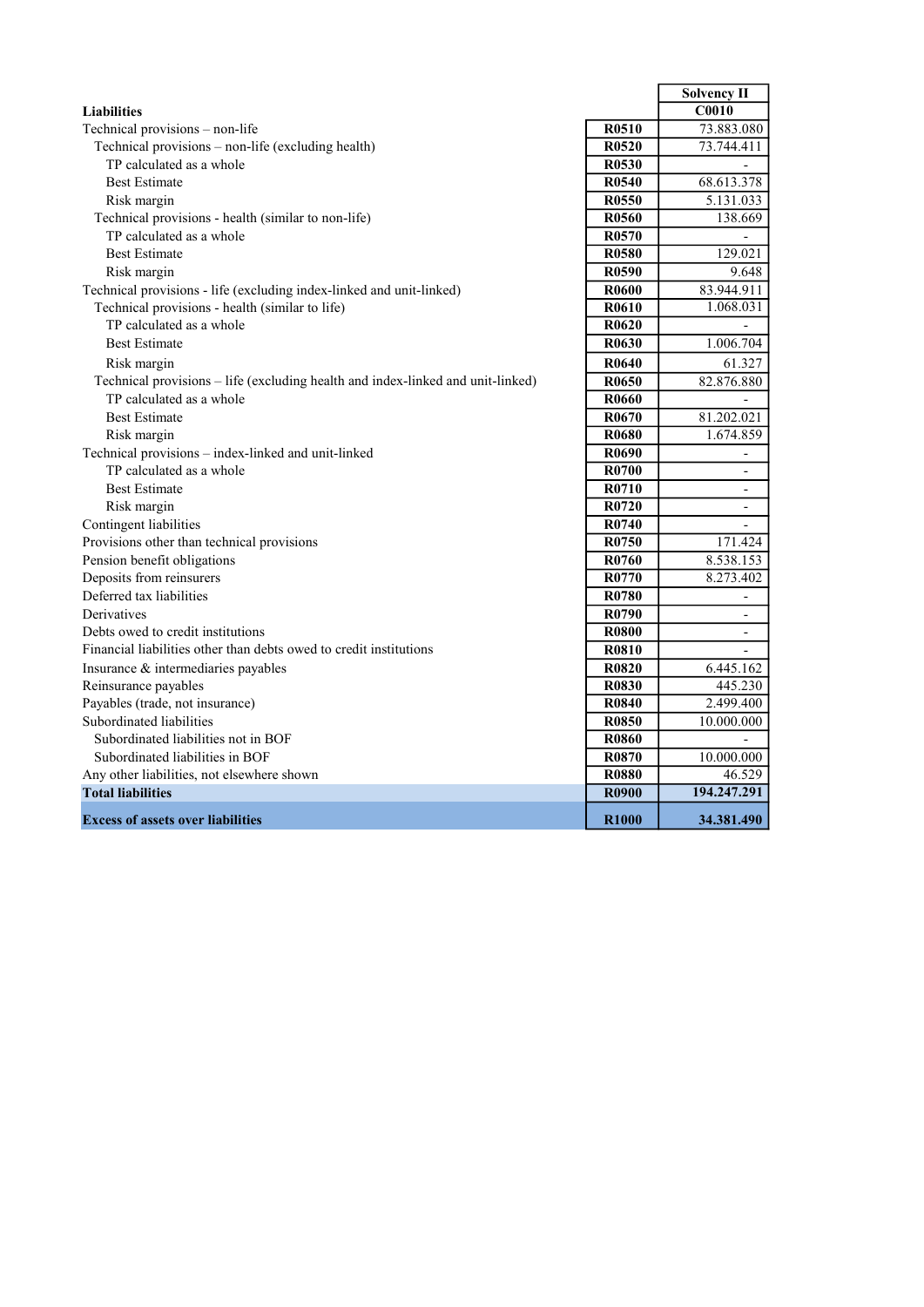## S.05.01.02 Premiums, claims and expenses by line of business

|                                                |              |                                 |                                   |                                       | Line of Business for: non-life insurance and reinsurance obligations (direct business and accepted proportional reinsurance) |                          |                                                   |                                                      |                                   |                                       |
|------------------------------------------------|--------------|---------------------------------|-----------------------------------|---------------------------------------|------------------------------------------------------------------------------------------------------------------------------|--------------------------|---------------------------------------------------|------------------------------------------------------|-----------------------------------|---------------------------------------|
|                                                |              | Medical<br>expense<br>insurance | Income<br>protection<br>insurance | Workers'<br>compensation<br>insurance | Motor vehicle<br>liability<br>insurance                                                                                      | Other motor<br>insurance | Marine.<br>aviation and<br>transport<br>insurance | Fire and other<br>damage to<br>property<br>insurance | General<br>liability<br>insurance | Credit and<br>suretyship<br>insurance |
|                                                |              | <b>C0010</b>                    | C0020                             | <b>C0030</b>                          | C0040                                                                                                                        | <b>C0050</b>             | <b>C0060</b>                                      | C0070                                                | <b>C0080</b>                      | C0090                                 |
| Premiums written                               |              |                                 |                                   |                                       |                                                                                                                              |                          |                                                   |                                                      |                                   |                                       |
| <b>Gross - Direct Business</b>                 | <b>R0110</b> | $\overline{\phantom{a}}$        | 250.607                           |                                       | 21.807.230                                                                                                                   | 15.656.443               |                                                   | 16.571.258                                           | 3.133.636                         |                                       |
| Gross - Proportional reinsurance accepted      | R0120        |                                 |                                   |                                       |                                                                                                                              |                          |                                                   |                                                      |                                   |                                       |
| Gross - Non-proportional reinsurance accepted  | R0130        |                                 |                                   |                                       |                                                                                                                              |                          |                                                   |                                                      |                                   |                                       |
| Reinsurers' share                              | R0140        |                                 | 29.668                            |                                       | 916.568                                                                                                                      | 1.077.882                |                                                   | 1.520.078                                            | 112.988                           |                                       |
| Net                                            | <b>R0200</b> |                                 | 220.939                           |                                       | 20.890.662                                                                                                                   | 14.578.561               |                                                   | 15.051.180                                           | 3.020.648                         |                                       |
| <b>Premiums earned</b>                         |              |                                 |                                   |                                       |                                                                                                                              |                          |                                                   |                                                      |                                   |                                       |
| Gross - Direct Business                        | R0210        | $\overline{\phantom{a}}$        | 253.085                           |                                       | 21.805.590                                                                                                                   | 15.514.536               |                                                   | 16.537.482                                           | 3.136.213                         |                                       |
| Gross - Proportional reinsurance accepted      | R0220        |                                 |                                   |                                       |                                                                                                                              |                          |                                                   |                                                      |                                   |                                       |
| Gross - Non-proportional reinsurance accepted  | R0230        |                                 |                                   |                                       |                                                                                                                              |                          |                                                   |                                                      |                                   |                                       |
| Reinsurers' share                              | R0240        |                                 | 29.668                            |                                       | 916.568                                                                                                                      | 1.077.882                |                                                   | 1.520.078                                            | 112.988                           |                                       |
| Net                                            | R0300        |                                 | 223.417                           |                                       | 20.889.022                                                                                                                   | 14.436.654               |                                                   | 15.017.404                                           | 3.023.225                         |                                       |
| <b>Claims incurred</b>                         |              |                                 |                                   |                                       |                                                                                                                              |                          |                                                   |                                                      |                                   |                                       |
| Gross - Direct Business                        | R0310        | $\blacksquare$                  | 53.592                            |                                       | 19.828.300                                                                                                                   | 9.746.321                |                                                   | 8.872.982                                            | 1.607.948                         |                                       |
| Gross - Proportional reinsurance accepted      | <b>R0320</b> |                                 |                                   |                                       |                                                                                                                              |                          |                                                   |                                                      |                                   |                                       |
| Gross - Non-proportional reinsurance accepted  | R0330        |                                 |                                   |                                       |                                                                                                                              |                          |                                                   |                                                      |                                   |                                       |
| Reinsurers' share                              | <b>R0340</b> | $\overline{a}$                  | $-4.769$                          |                                       | 4.942.584                                                                                                                    | 3.943                    |                                                   | 94.338                                               | 178.319                           |                                       |
| Net                                            | R0400        |                                 | 58.361                            | $\overline{a}$                        | 14.885.716                                                                                                                   | 9.742.378                |                                                   | 8.778.644                                            | 1.429.629                         |                                       |
| Changes in other technical provisions          |              |                                 |                                   |                                       |                                                                                                                              |                          |                                                   |                                                      |                                   |                                       |
| <b>Gross - Direct Business</b>                 | R0410        |                                 | $\overline{\phantom{a}}$          | $\qquad \qquad \blacksquare$          | $\overline{\phantom{a}}$                                                                                                     |                          |                                                   | 211.644                                              | 55.288                            |                                       |
| Gross - Proportional reinsurance accepted      | R0420        | $\sim$                          | $\overline{\phantom{0}}$          |                                       |                                                                                                                              |                          |                                                   |                                                      |                                   |                                       |
| Gross - Non- proportional reinsurance accepted | R0430        |                                 |                                   |                                       |                                                                                                                              |                          |                                                   |                                                      |                                   |                                       |
| Reinsurers'share                               | <b>R0440</b> | $\overline{a}$                  |                                   |                                       |                                                                                                                              |                          |                                                   |                                                      |                                   |                                       |
| Net                                            | <b>R0500</b> |                                 |                                   |                                       |                                                                                                                              |                          |                                                   | 211.644                                              | 55.288                            |                                       |
| <b>Expenses incurred</b>                       | <b>R0550</b> |                                 | 89.835                            |                                       | 7.678.603                                                                                                                    | 5.262.934                |                                                   | 7.221.882                                            | 1.821.235                         |                                       |
| Other expenses                                 | R1200        |                                 |                                   |                                       |                                                                                                                              |                          |                                                   |                                                      |                                   |                                       |
| <b>Total expenses</b>                          | <b>R1300</b> |                                 |                                   |                                       |                                                                                                                              |                          |                                                   |                                                      |                                   |                                       |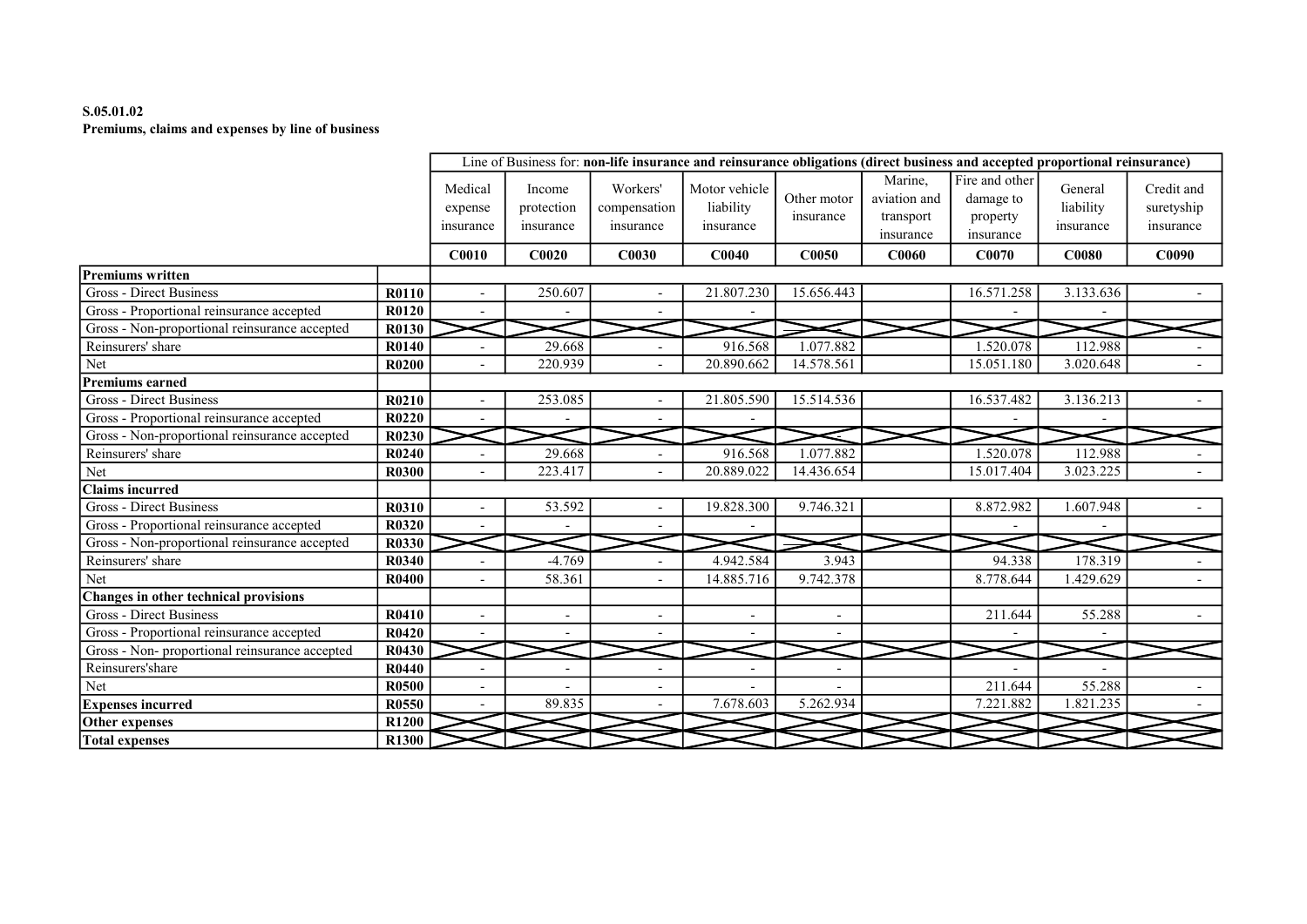|                                                |                   |                          |                                     | Line of Business for: non-life insurance |              |                       |                                       |              |                          |
|------------------------------------------------|-------------------|--------------------------|-------------------------------------|------------------------------------------|--------------|-----------------------|---------------------------------------|--------------|--------------------------|
|                                                |                   |                          | and reinsurance obligations (direct |                                          |              | Line of business for: |                                       |              |                          |
|                                                |                   |                          | business and accepted proportional  |                                          |              |                       | accepted non-proportional reinsurance |              |                          |
|                                                |                   |                          | reinsurance)                        |                                          |              |                       |                                       |              | Total                    |
|                                                |                   | Legal                    |                                     |                                          |              |                       | Marine,                               |              |                          |
|                                                |                   | expenses                 | Assistance                          | Miscellaneous                            | Health       | Casualty              | aviation,                             | Property     |                          |
|                                                |                   | insurance                |                                     | financial loss                           |              |                       | transport                             |              |                          |
|                                                |                   | <b>C0100</b>             | <b>C0110</b>                        | C <sub>0120</sub>                        | <b>C0130</b> | <b>C0140</b>          | C0150                                 | <b>C0160</b> | C <sub>0200</sub>        |
| <b>Premiums written</b>                        |                   |                          |                                     |                                          |              |                       |                                       |              |                          |
| <b>Gross - Direct Business</b>                 | R0110             | 2.314.776                |                                     |                                          |              |                       |                                       |              | 59.733.950               |
| Gross - Proportional reinsurance accepted      | R0120             |                          |                                     |                                          |              |                       |                                       |              |                          |
| Gross - Non-proportional reinsurance accepted  | R0130             |                          |                                     |                                          |              |                       |                                       |              |                          |
| Reinsurers' share                              | R0140             | 1.696                    | $\overline{\phantom{a}}$            |                                          |              |                       |                                       |              | 3.658.880                |
| Net                                            | <b>R0200</b>      | 2.313.080                |                                     |                                          |              |                       |                                       |              | 56.075.070               |
| <b>Premiums earned</b>                         |                   |                          |                                     |                                          |              |                       |                                       |              |                          |
| Gross - Direct Business                        | R0210             | 2.302.884                |                                     |                                          |              |                       |                                       |              | 59.549.790               |
| Gross - Proportional reinsurance accepted      | R0220             |                          |                                     |                                          |              |                       |                                       |              |                          |
| Gross - Non-proportional reinsurance accepted  | R0230             |                          |                                     |                                          |              |                       |                                       |              |                          |
| Reinsurers' share                              | R0240             | 1.696                    |                                     |                                          |              |                       |                                       |              | 3.658.880                |
| Net                                            | R0300             | 2.301.188                |                                     |                                          |              |                       |                                       |              | 55.890.910               |
| Claims incurred                                |                   |                          |                                     |                                          |              |                       |                                       |              |                          |
| <b>Gross - Direct Business</b>                 | R0310             | 484.933                  |                                     |                                          |              |                       |                                       |              | 40.594.076               |
| Gross - Proportional reinsurance accepted      | R0320             |                          |                                     |                                          |              |                       |                                       |              |                          |
| Gross - Non-proportional reinsurance accepted  | R0330             |                          |                                     |                                          |              |                       |                                       |              |                          |
| Reinsurers' share                              | R0340             |                          |                                     |                                          |              |                       |                                       |              | 5.214.415                |
| Net                                            | R0400             | 484.933                  |                                     | $\overline{a}$                           |              |                       |                                       |              | 35.379.661               |
| Changes in other technical provisions          |                   |                          |                                     |                                          |              |                       |                                       |              |                          |
| <b>Gross - Direct Business</b>                 | R0410             | $\overline{a}$           |                                     |                                          |              |                       |                                       |              | 266.932                  |
| Gross - Proportional reinsurance accepted      | R0420             |                          |                                     |                                          |              |                       |                                       |              |                          |
| Gross - Non- proportional reinsurance accepted | R0430             |                          |                                     |                                          |              |                       |                                       |              | $\overline{\phantom{a}}$ |
| Reinsurers'share                               | R0440             | $\overline{\phantom{0}}$ |                                     |                                          |              |                       |                                       |              |                          |
| Net                                            | <b>R0500</b>      |                          |                                     |                                          |              |                       |                                       |              | 266.932                  |
| <b>Expenses incurred</b>                       | R0550             | 1.250.495                |                                     |                                          |              |                       |                                       |              | 23.324.984               |
| Other expenses                                 | R <sub>1200</sub> |                          |                                     |                                          |              |                       |                                       |              |                          |
| <b>Total expenses</b>                          | R1300             |                          |                                     |                                          |              |                       |                                       |              | 23.324.984               |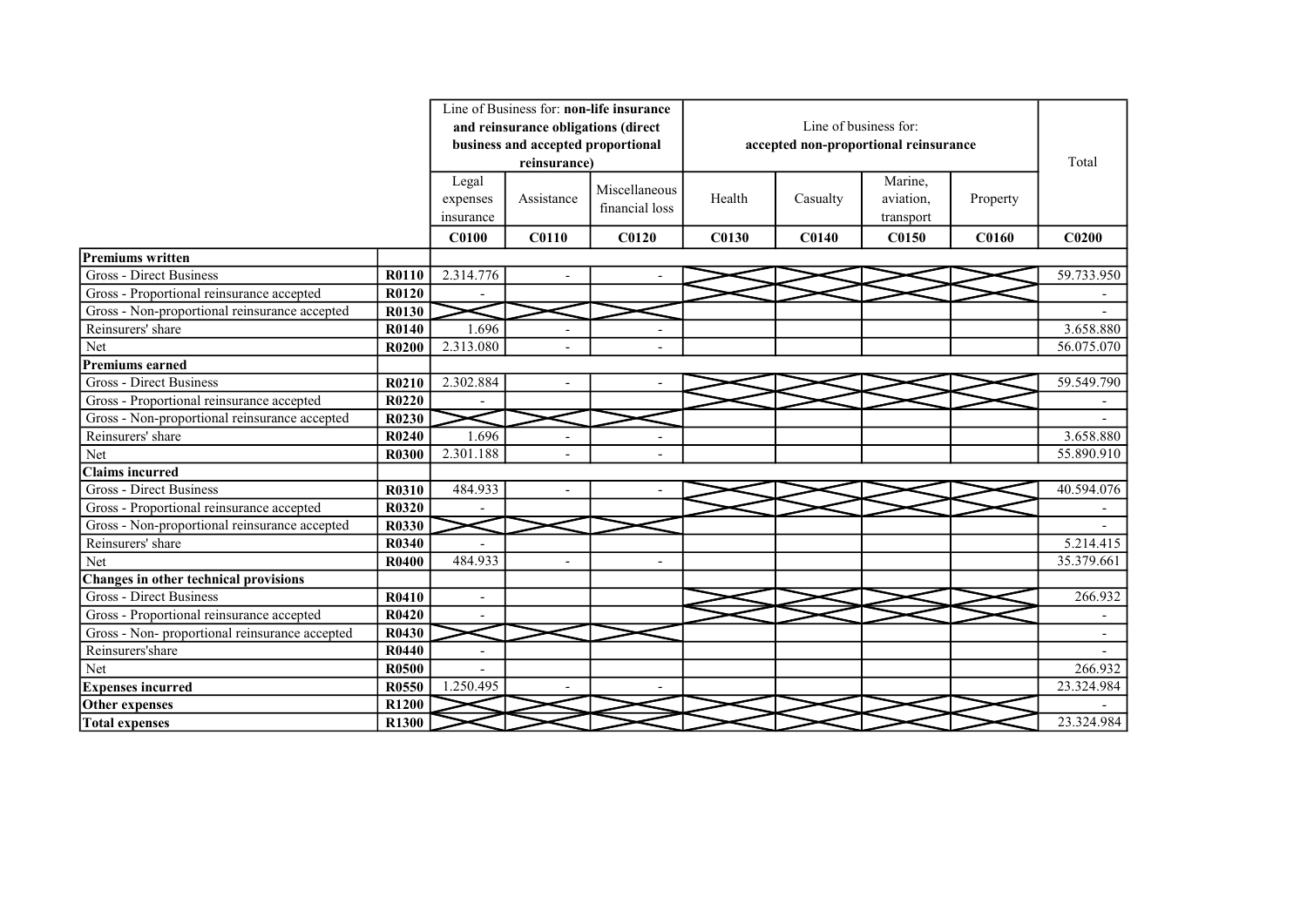|                                       |                   |                     |                                           | Line of Business for: life insurance obligations |                          |                                                                                                                           |                                                                                                                               | Life reinsurance obligations | Total               |              |
|---------------------------------------|-------------------|---------------------|-------------------------------------------|--------------------------------------------------|--------------------------|---------------------------------------------------------------------------------------------------------------------------|-------------------------------------------------------------------------------------------------------------------------------|------------------------------|---------------------|--------------|
|                                       |                   | Health<br>insurance | Insurance<br>with profit<br>participation | Index-linked<br>and unit-linked<br>insurance     | Other life<br>insurance  | Annuities<br>stemming<br>from non-life<br>insurance<br>contracts and<br>relating to<br>health<br>insurance<br>obligations | Annuities<br>stemming<br>from non-life<br>insurance<br>contracts and<br>relating to<br>insurance<br>obligations<br>other than | Health<br>reinsurance        | Life<br>reinsurance |              |
|                                       |                   | C <sub>0210</sub>   | C <sub>0220</sub>                         | C <sub>0230</sub>                                | C <sub>0240</sub>        | C <sub>0250</sub>                                                                                                         | C <sub>0260</sub>                                                                                                             | C <sub>0270</sub>            | C <sub>0280</sub>   | C0300        |
| Premiums written                      |                   |                     |                                           |                                                  |                          |                                                                                                                           |                                                                                                                               |                              |                     |              |
| $\rm Gross$                           | R1410             | 227.124             | 5.328.077                                 | $\overline{\phantom{a}}$                         | $\overline{\phantom{a}}$ |                                                                                                                           |                                                                                                                               |                              |                     | 5.555.201    |
| Reinsurers' share                     | R <sub>1420</sub> | 171.118             | 141.974                                   | $\overline{\phantom{a}}$                         | $\overline{\phantom{a}}$ |                                                                                                                           |                                                                                                                               |                              |                     | 313.092      |
| Net                                   | R1500             | 56.006              | 5.186.103                                 | $\overline{\phantom{a}}$                         | $\overline{\phantom{a}}$ |                                                                                                                           |                                                                                                                               |                              |                     | 5.242.109    |
| <b>Premiums earned</b>                |                   |                     |                                           |                                                  |                          |                                                                                                                           |                                                                                                                               |                              |                     |              |
| Gross                                 | R1510             | 227.124             | 5.328.077                                 | $\sim$                                           | $\overline{\phantom{a}}$ |                                                                                                                           |                                                                                                                               |                              |                     | 5.555.201    |
| Reinsurers' share                     | R1520             | 171.118             | 141.974                                   | $\overline{\phantom{a}}$                         | $\overline{\phantom{a}}$ |                                                                                                                           |                                                                                                                               |                              |                     | 313.092      |
| Net                                   | R1600             | 56.006              | 5.186.103                                 |                                                  | $\overline{\phantom{a}}$ |                                                                                                                           |                                                                                                                               |                              |                     | 5.242.109    |
| <b>Claims incurred</b>                |                   |                     |                                           |                                                  |                          |                                                                                                                           |                                                                                                                               |                              |                     |              |
| Gross                                 | R <sub>1610</sub> | 81.118              | 4.740.712                                 |                                                  | 2.709.832                |                                                                                                                           |                                                                                                                               |                              |                     | 7.531.662    |
| Reinsurers' share                     | R1620             | 50.824              |                                           |                                                  |                          |                                                                                                                           |                                                                                                                               |                              |                     | 50.824       |
| Net                                   | R1700             | 30.295              | 4.740.712                                 |                                                  | 2.709.832                |                                                                                                                           |                                                                                                                               |                              |                     | 7.480.839    |
| Changes in other technical provisions |                   |                     |                                           |                                                  |                          |                                                                                                                           |                                                                                                                               |                              |                     |              |
| Gross                                 | R1710             | $-37.629$           | 1.314.877                                 |                                                  | $-2.634.986$             |                                                                                                                           |                                                                                                                               |                              |                     | $-1.357.739$ |
| Reinsurers' share                     | R1720             |                     |                                           |                                                  |                          |                                                                                                                           |                                                                                                                               |                              |                     |              |
| Net                                   | R1800             | $-37.629$           | 1.314.877                                 |                                                  | $-2.634.986$             |                                                                                                                           |                                                                                                                               |                              |                     | $-1.357.739$ |
| <b>Expenses incurred</b>              | R1900             | $-72.253$           | 899.176                                   |                                                  | 5.840                    |                                                                                                                           |                                                                                                                               |                              |                     | 832.763      |
| Other expenses                        | R <sub>2500</sub> |                     |                                           |                                                  |                          |                                                                                                                           |                                                                                                                               |                              |                     |              |
| <b>Total expenses</b>                 | <b>R2600</b>      |                     |                                           |                                                  |                          |                                                                                                                           |                                                                                                                               |                              |                     | 832.763      |

 $\label{eq:1.1} \sum_{i=1}^n \frac{1}{i!} \sum_{j=1}^n \frac{1}{j!} \sum_{j=1}^n \frac{1}{j!} \sum_{j=1}^n \frac{1}{j!} \sum_{j=1}^n \frac{1}{j!} \sum_{j=1}^n \frac{1}{j!} \sum_{j=1}^n \frac{1}{j!} \sum_{j=1}^n \frac{1}{j!} \sum_{j=1}^n \frac{1}{j!} \sum_{j=1}^n \frac{1}{j!} \sum_{j=1}^n \frac{1}{j!} \sum_{j=1}^n \frac{1}{j!} \sum_{j=1}$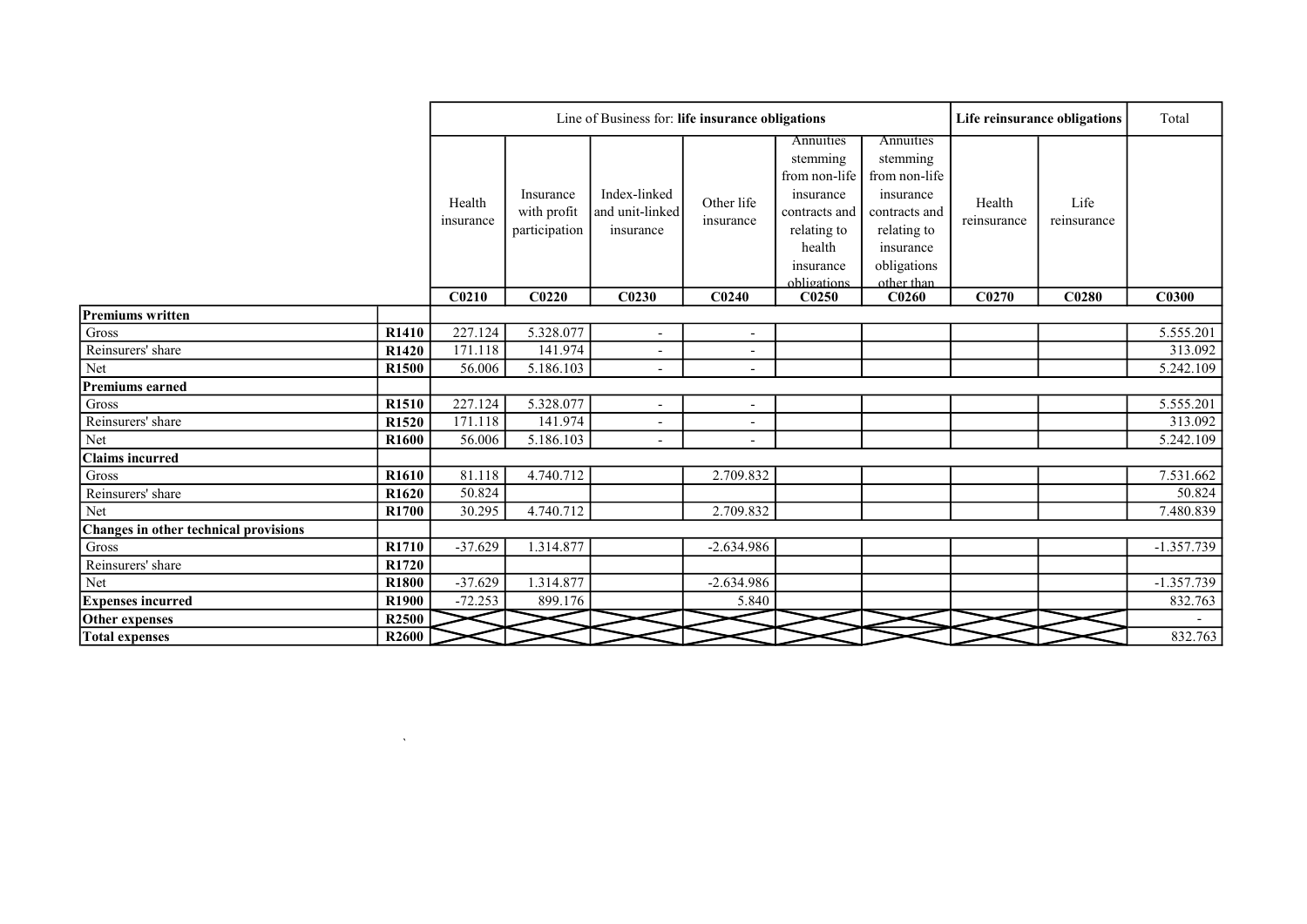# S.05.02.01 Premiums, claims and expenses by country

|                                                |              | Home<br>Country |              | Top 5 countries (by amount of gross<br>premiums written) - non-life obligations |                   |                         |                   |                          |  |
|------------------------------------------------|--------------|-----------------|--------------|---------------------------------------------------------------------------------|-------------------|-------------------------|-------------------|--------------------------|--|
|                                                |              | <b>C0010</b>    | C0020        | C0030                                                                           | CO <sub>040</sub> | C0050                   | C <sub>0060</sub> | C0070                    |  |
|                                                | <b>R0010</b> |                 |              |                                                                                 |                   |                         |                   |                          |  |
|                                                |              | <b>C0080</b>    | <b>C0090</b> |                                                                                 |                   | $C0100$ $C0110$ $C0120$ | <b>C0130</b>      | <b>C0140</b>             |  |
| <b>Premiums written</b>                        |              |                 |              |                                                                                 |                   |                         |                   |                          |  |
| Gross - Direct Business                        | R0110        | 59.733.951      |              |                                                                                 |                   |                         |                   | 59.733.951               |  |
| Gross - Proportional reinsurance accepted      | R0120        |                 |              |                                                                                 |                   |                         |                   |                          |  |
| Gross - Non-proportional reinsurance accepted  | R0130        |                 |              |                                                                                 |                   |                         |                   |                          |  |
| Reinsurers' share                              | R0140        | 3.658.880       |              |                                                                                 |                   |                         |                   | 3.658.880                |  |
| Net                                            | R0200        | 56.075.071      |              |                                                                                 |                   |                         |                   | 56.075.071               |  |
| <b>Premiums earned</b>                         |              |                 |              |                                                                                 |                   |                         |                   |                          |  |
| <b>Gross - Direct Business</b>                 | R0210        | 59.549.790      |              |                                                                                 |                   |                         |                   | 59.549.790               |  |
| Gross - Proportional reinsurance accepted      | R0220        |                 |              |                                                                                 |                   |                         |                   |                          |  |
| Gross - Non-proportional reinsurance accepted  | R0230        |                 |              |                                                                                 |                   |                         |                   |                          |  |
| Reinsurers' share                              | R0240        | 3.658.880       |              |                                                                                 |                   |                         |                   | 3.658.880                |  |
| Net                                            | <b>R0300</b> | 55.890.910      |              |                                                                                 |                   |                         |                   | 55.890.910               |  |
| <b>Claims incurred</b>                         |              |                 |              |                                                                                 |                   |                         |                   |                          |  |
| Gross - Direct Business                        | R0310        | 40.594.076      |              |                                                                                 |                   |                         |                   | 40.594.076               |  |
| Gross - Proportional reinsurance accepted      | <b>R0320</b> |                 |              |                                                                                 |                   |                         |                   |                          |  |
| Gross - Non-proportional reinsurance accepted  | <b>R0330</b> |                 |              |                                                                                 |                   |                         |                   |                          |  |
| Reinsurers' share                              | <b>R0340</b> | 5.214.415       |              |                                                                                 |                   |                         |                   | 5.214.415                |  |
| Net                                            | <b>R0400</b> | 35.379.661      |              |                                                                                 |                   |                         |                   | 35.379.661               |  |
| Changes in other technical provisions          |              |                 |              |                                                                                 |                   |                         |                   |                          |  |
| <b>Gross - Direct Business</b>                 | R0410        | 266.932         |              |                                                                                 |                   |                         |                   | 266.932                  |  |
| Gross - Proportional reinsurance accepted      | R0420        |                 |              |                                                                                 |                   |                         |                   |                          |  |
| Gross - Non- proportional reinsurance accepted | R0430        |                 |              |                                                                                 |                   |                         |                   | $\overline{\phantom{a}}$ |  |
| Reinsurers'share                               | R0440        |                 |              |                                                                                 |                   |                         |                   |                          |  |
| Net                                            | <b>R0500</b> | 266.932         |              |                                                                                 |                   |                         |                   | 266.932                  |  |
| <b>Expenses incurred</b>                       | R0550        | 23.324.982      |              |                                                                                 |                   |                         |                   | 23.324.982               |  |
| <b>Other expenses</b>                          | R1200        |                 |              |                                                                                 |                   |                         |                   |                          |  |
| <b>Total expenses</b>                          | <b>R1300</b> |                 |              |                                                                                 |                   |                         |                   | 23.324.982               |  |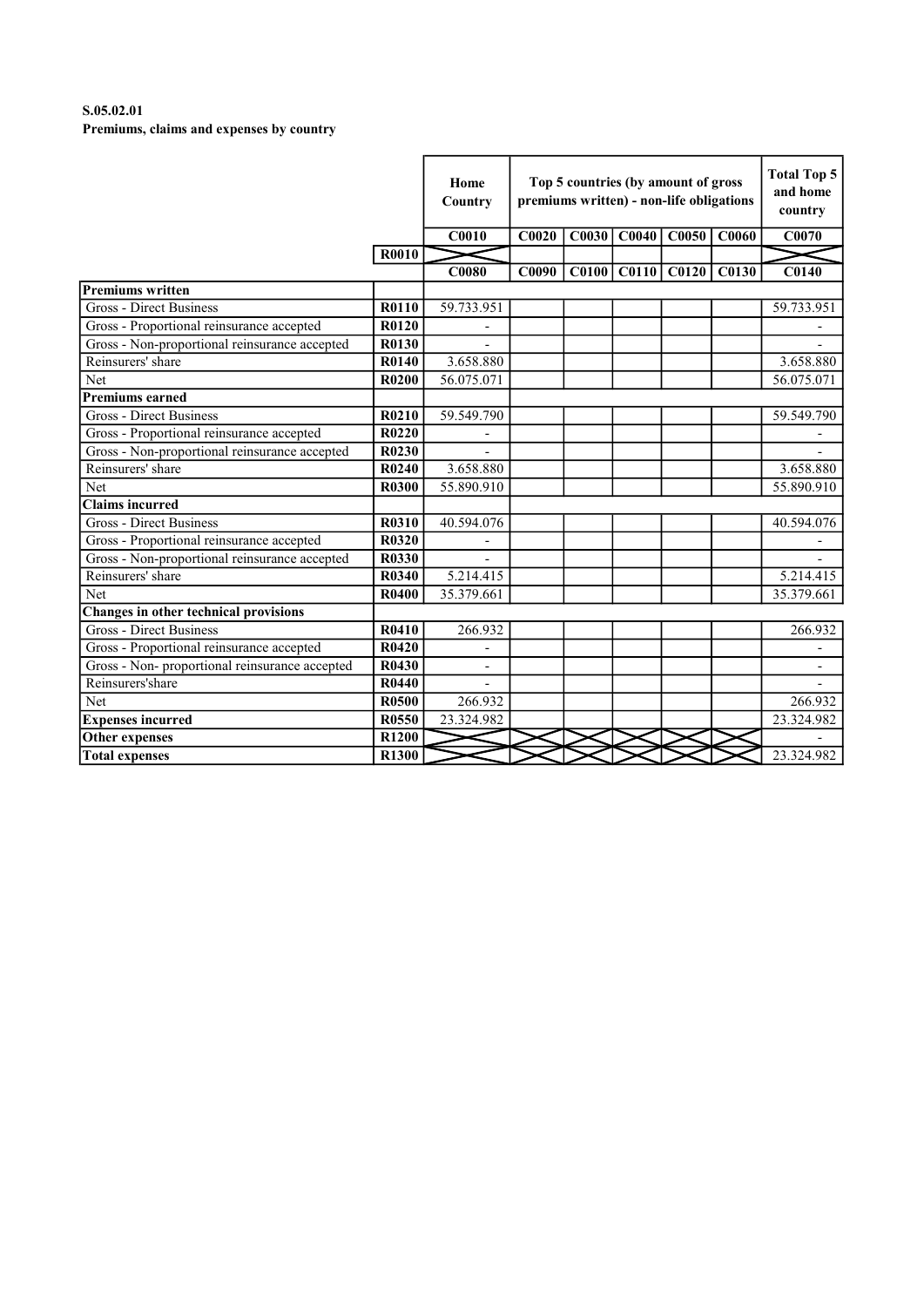|                                       |                   | Home<br>Country   |                   | Top 5 countries (by amount of gross<br>premiums written) - life obligations |                   |                         |       |                   |  |  |
|---------------------------------------|-------------------|-------------------|-------------------|-----------------------------------------------------------------------------|-------------------|-------------------------|-------|-------------------|--|--|
|                                       |                   | C0150             | <b>C0160</b>      |                                                                             |                   | C0170 C0180 C0190 C0200 |       | C <sub>0210</sub> |  |  |
|                                       | <b>R1400</b>      |                   |                   |                                                                             |                   |                         |       |                   |  |  |
|                                       |                   | C <sub>0220</sub> | C <sub>0230</sub> | C <sub>0240</sub>                                                           | CO <sub>250</sub> | C <sub>0260</sub>       | C0270 | C0280             |  |  |
| <b>Premiums written</b>               |                   |                   |                   |                                                                             |                   |                         |       |                   |  |  |
| Gross                                 | R1410             | 5.555.200         |                   |                                                                             |                   |                         |       | 5.555.200         |  |  |
| Reinsurers' share                     | R1420             | 313.092           |                   |                                                                             |                   |                         |       | 313.092           |  |  |
| Net                                   | R1500             | 5.242.108         |                   |                                                                             |                   |                         |       | 5.242.108         |  |  |
| <b>Premiums earned</b>                |                   |                   |                   |                                                                             |                   |                         |       |                   |  |  |
| Gross                                 | R1510             | 5.555.200         |                   |                                                                             |                   |                         |       | 5.555.200         |  |  |
| Reinsurers' share                     | R1520             | 313.092           |                   |                                                                             |                   |                         |       | 313.092           |  |  |
| Net                                   | R <sub>1600</sub> | 5.242.108         |                   |                                                                             |                   |                         |       | 5.242.108         |  |  |
| <b>Claims</b> incurred                |                   |                   |                   |                                                                             |                   |                         |       |                   |  |  |
| Gross                                 | R <sub>1610</sub> | 7.531.662         |                   |                                                                             |                   |                         |       | 7.531.662         |  |  |
| Reinsurers' share                     | R <sub>1620</sub> | 50.824            |                   |                                                                             |                   |                         |       | 50.824            |  |  |
| Net                                   | R <sub>1700</sub> | 7.480.839         |                   |                                                                             |                   |                         |       | 7.480.839         |  |  |
| Changes in other technical provisions |                   |                   |                   |                                                                             |                   |                         |       |                   |  |  |
| <b>Gross</b>                          | R <sub>1710</sub> | $-1.357.739$      |                   |                                                                             |                   |                         |       | $-1.357.739$      |  |  |
| Reinsurers' share                     | R <sub>1720</sub> |                   |                   |                                                                             |                   |                         |       |                   |  |  |
| Net                                   | R1800             | $-1.357.739$      |                   |                                                                             |                   |                         |       | $-1.357.739$      |  |  |
| <b>Expenses incurred</b>              | R1900             | 832.765           |                   |                                                                             |                   |                         |       | 832.765           |  |  |
| Other expenses                        | R <sub>2500</sub> |                   |                   |                                                                             |                   |                         |       |                   |  |  |
| <b>Total expenses</b>                 | R <sub>2600</sub> |                   |                   |                                                                             |                   |                         |       | 832.765           |  |  |

`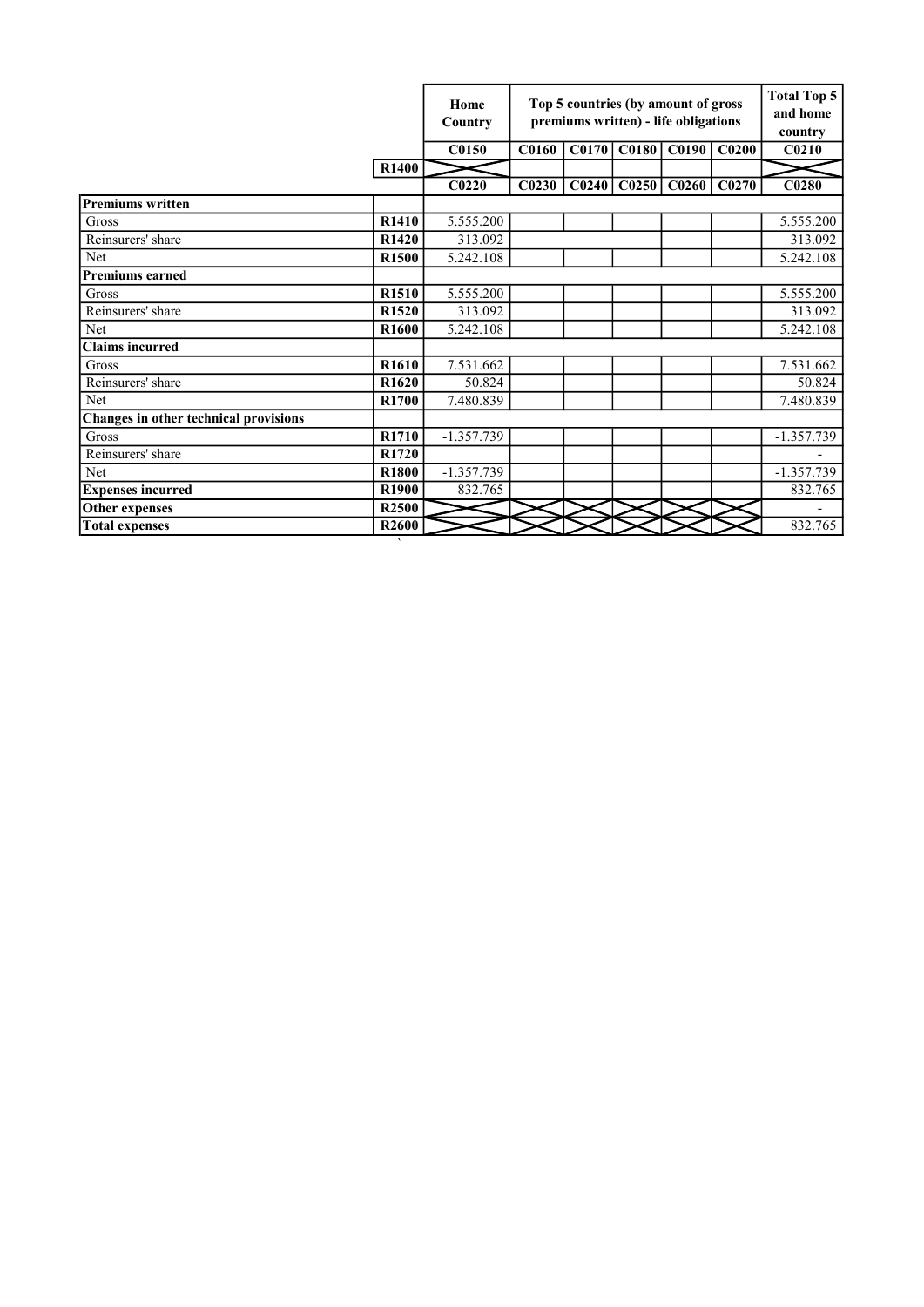# S.12.01.02 Life and Health SLT Technical Provisions

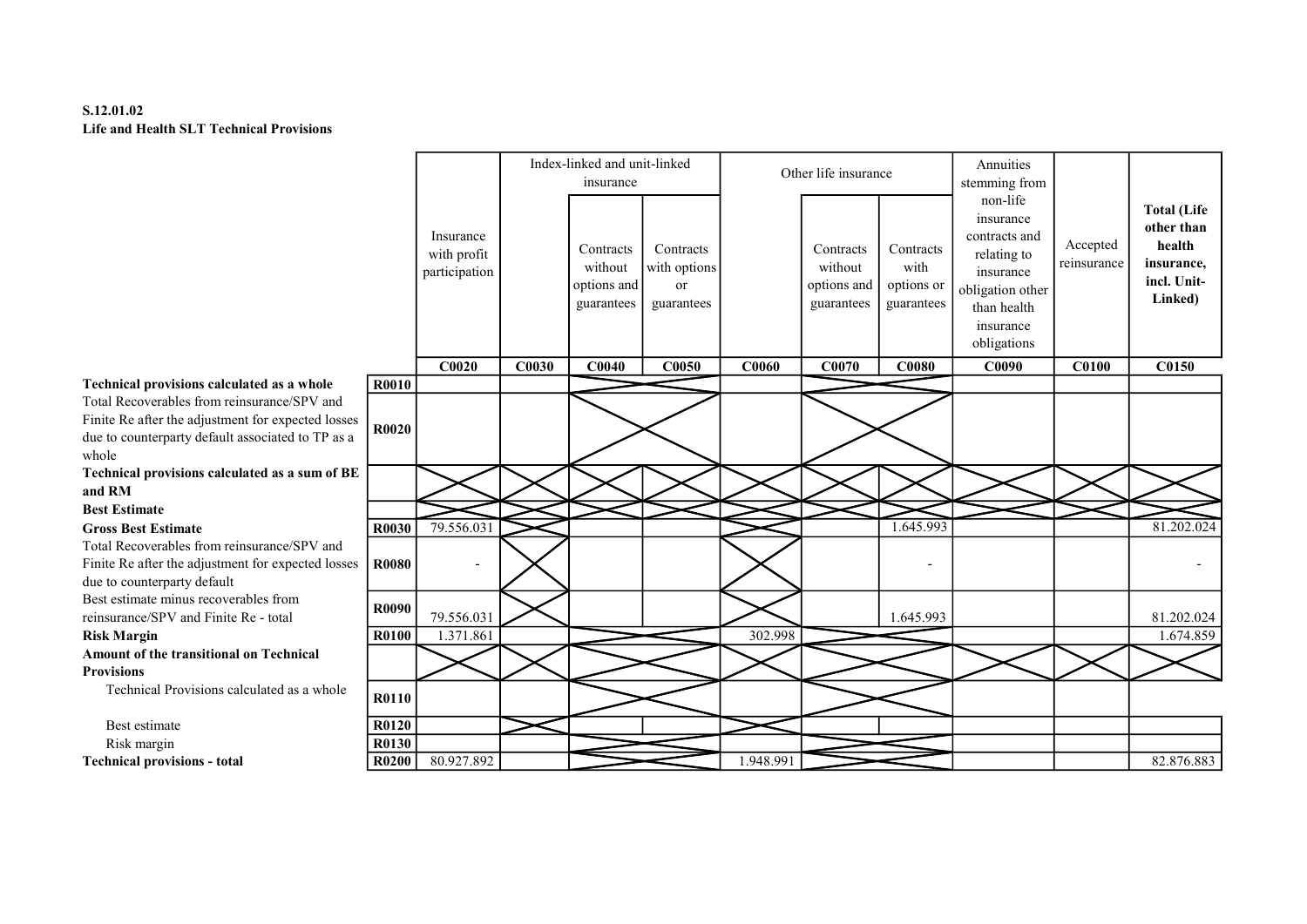|                                                                                                                                                                 |              |           | Health insurance (direct business)                   |                                               | Annuities<br>stemming                                                                                |                                                    |                                                             |
|-----------------------------------------------------------------------------------------------------------------------------------------------------------------|--------------|-----------|------------------------------------------------------|-----------------------------------------------|------------------------------------------------------------------------------------------------------|----------------------------------------------------|-------------------------------------------------------------|
|                                                                                                                                                                 |              |           | Contracts<br>without<br>options<br>and<br>guarantees | Contracts<br>with<br>options or<br>guarantees | from non-<br>life<br>insurance<br>contracts<br>and relating<br>to health<br>insurance<br>obligations | Health<br>reinsurance<br>(reinsurance<br>accepted) | <b>Total</b><br>(Health<br>similar to<br>life<br>insurance) |
|                                                                                                                                                                 |              | C0160     | C0170                                                | <b>C0180</b>                                  | C0190                                                                                                | C <sub>0200</sub>                                  | C <sub>0210</sub>                                           |
| Technical provisions calculated as a whole                                                                                                                      | R0210        |           |                                                      |                                               |                                                                                                      |                                                    |                                                             |
| Total Recoverables from reinsurance/SPV and<br>Finite Re after the adjustment for expected losses<br>due to counterparty default associated to TP as a<br>whole | R0220        |           |                                                      |                                               |                                                                                                      |                                                    |                                                             |
| Technical provisions calculated as a sum of BE                                                                                                                  |              |           |                                                      |                                               |                                                                                                      |                                                    |                                                             |
| and RM                                                                                                                                                          |              |           |                                                      |                                               |                                                                                                      |                                                    |                                                             |
| <b>Best Estimate</b>                                                                                                                                            |              |           |                                                      |                                               |                                                                                                      |                                                    |                                                             |
| <b>Gross Best Estimate</b>                                                                                                                                      | R0030        |           |                                                      | 1.006.704                                     |                                                                                                      |                                                    | 1.006.704                                                   |
| Total Recoverables from reinsurance/SPV and<br>Finite Re after the adjustment for expected losses                                                               | <b>R0080</b> |           |                                                      |                                               |                                                                                                      |                                                    |                                                             |
| due to counterparty default                                                                                                                                     |              |           |                                                      | 382.487                                       |                                                                                                      |                                                    | 382.487                                                     |
| Best estimate minus recoverables from<br>reinsurance/SPV and Finite Re - total                                                                                  | R0090        |           |                                                      | 624.217                                       |                                                                                                      |                                                    | 624.217                                                     |
| <b>Risk Margin</b>                                                                                                                                              | <b>R0100</b> | 61.327    |                                                      |                                               |                                                                                                      |                                                    | 61.327                                                      |
| Amount of the transitional on Technical                                                                                                                         |              |           |                                                      |                                               |                                                                                                      |                                                    |                                                             |
| <b>Provisions</b>                                                                                                                                               |              |           |                                                      |                                               |                                                                                                      |                                                    |                                                             |
| Technical Provisions calculated as a whole                                                                                                                      | <b>R0110</b> |           |                                                      |                                               |                                                                                                      |                                                    |                                                             |
| Best estimate                                                                                                                                                   | R0120        |           |                                                      |                                               |                                                                                                      |                                                    | $\overline{\phantom{a}}$                                    |
| Risk margin                                                                                                                                                     | R0130        |           |                                                      |                                               |                                                                                                      |                                                    |                                                             |
| <b>Technical provisions - total</b>                                                                                                                             | <b>R0200</b> | 1.068.031 |                                                      |                                               |                                                                                                      |                                                    | 1.068.031                                                   |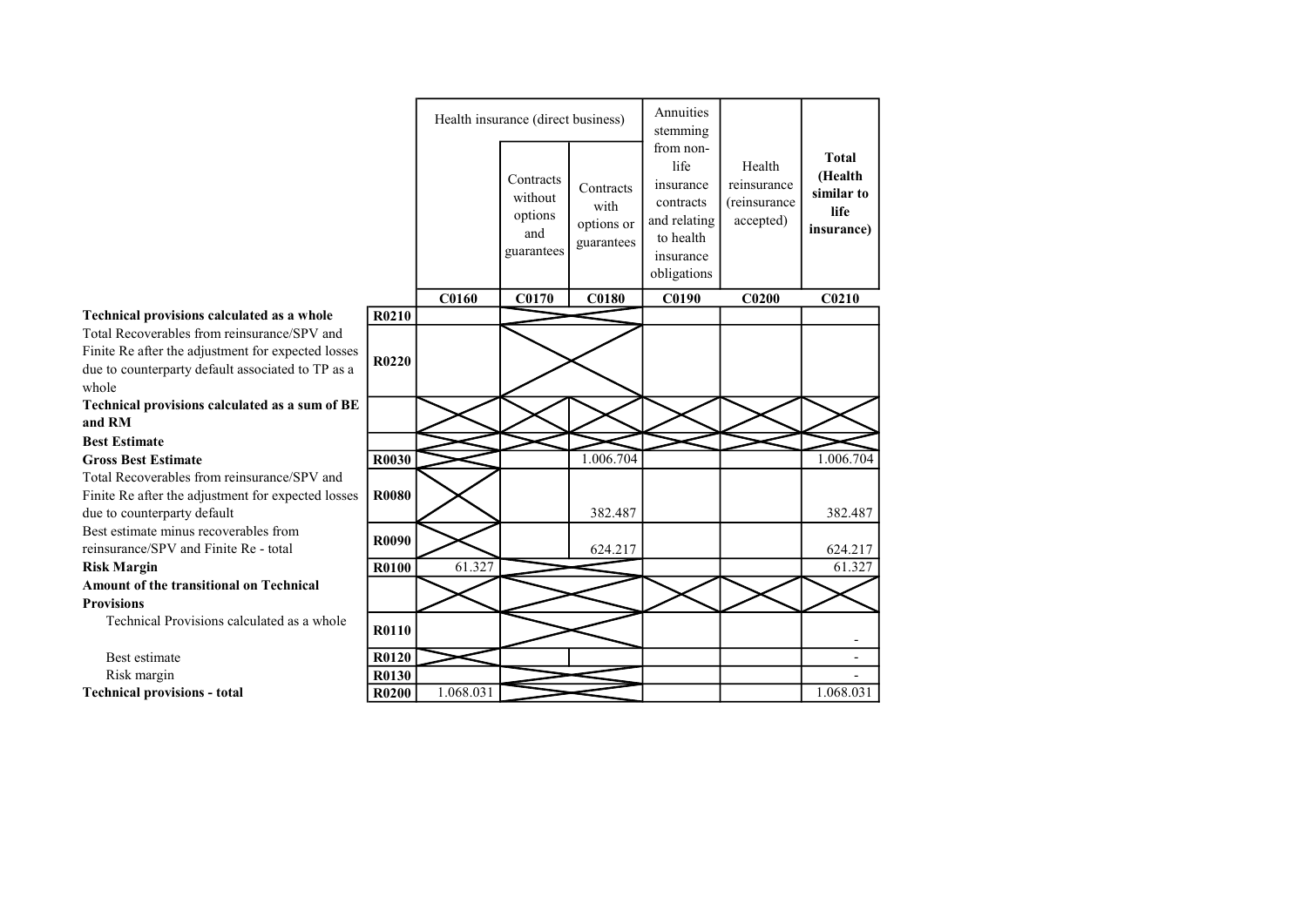# S.17.01.02 Non-life Technical Provisions

|                                                                                                                                                                                                                   |                       |                                 |                                   |                                       |                                         |                          | Direct business and accepted proportional reinsurance |                                                      |                                   |                                       |
|-------------------------------------------------------------------------------------------------------------------------------------------------------------------------------------------------------------------|-----------------------|---------------------------------|-----------------------------------|---------------------------------------|-----------------------------------------|--------------------------|-------------------------------------------------------|------------------------------------------------------|-----------------------------------|---------------------------------------|
|                                                                                                                                                                                                                   |                       | Medical<br>expense<br>insurance | Income<br>protection<br>insurance | Workers'<br>compensation<br>insurance | Motor vehicle<br>liability<br>insurance | Other motor<br>insurance | Marine,<br>aviation and<br>transport<br>insurance     | Fire and<br>other damage<br>to property<br>insurance | General<br>liability<br>insurance | Credit and<br>suretyship<br>insurance |
|                                                                                                                                                                                                                   |                       | C0020                           | C0030                             | C0040                                 | <b>C0050</b>                            | <b>C0060</b>             | C0070                                                 | <b>C0080</b>                                         | C0090                             | <b>C0100</b>                          |
| <b>Technical provisions calculated as a whole</b><br>Total Recoverables from reinsurance/SPV and Finite Re<br>after the adjustment for expected losses due to counterparty<br>default associated to TP as a whole | <b>R0010</b><br>R0050 |                                 |                                   |                                       |                                         |                          |                                                       |                                                      |                                   |                                       |
| Technical provisions calculated as a sum of BE and RM                                                                                                                                                             |                       |                                 |                                   |                                       |                                         |                          |                                                       |                                                      |                                   |                                       |
| <b>Best estimate</b><br>Premium provisions<br>Gross<br>Total recoverable from reinsurance/SPV and Finite Re after                                                                                                 | <b>R0060</b>          |                                 | 4.803                             |                                       | 2.216.563                               | 2.107.278                |                                                       | 3.020.97                                             | 102.215                           |                                       |
| the adjustment for expected losses due to counterparty<br>default                                                                                                                                                 | R0140                 |                                 | $\overline{\phantom{a}}$          | ۰                                     | $\overline{a}$                          |                          | $\overline{\phantom{a}}$                              |                                                      |                                   |                                       |
| Net Best Estimate of Premium Provisions<br><b>Claims</b> provisions                                                                                                                                               | R0150                 |                                 | 4.803                             |                                       | 2.216.563                               | 2.107.278                |                                                       | 3.020.971                                            | 102.215                           |                                       |
| Gross<br>Total recoverable from reinsurance/SPV and Finite Re after                                                                                                                                               | <b>R0160</b>          |                                 | 124.217                           |                                       | 43.962.510                              | 2.016.008                |                                                       | 6.268.119                                            | 4.034.278                         |                                       |
| the adjustment for expected losses due to counterparty<br>default                                                                                                                                                 | R0240                 |                                 | 1.726                             |                                       | 11.084.487                              | 3.789                    |                                                       | 932.246                                              | 947.518                           |                                       |
| Net Best Estimate of Claims Provisions                                                                                                                                                                            | R0250                 | $\sim$                          | 122.491                           |                                       | 32.878.023                              | 2.012.219                |                                                       | 5.335.873                                            | 3.086.760                         | $\sim$                                |
| <b>Total Best estimate - gross</b>                                                                                                                                                                                | R0260                 | $\sim$                          | 129.020                           |                                       | 46.179.073                              | 4.123.286                |                                                       | 9.289.090                                            | 4.136.493                         | $\sim$                                |
| <b>Total Best estimate - net</b>                                                                                                                                                                                  | R0270                 | $\sim$                          | 127.294                           |                                       | 35.094.586                              | 4.119.497                |                                                       | 8.356.844                                            | 3.188.975                         | $\overline{\phantom{a}}$              |
| <b>Risk margin</b>                                                                                                                                                                                                | R0280                 |                                 | 9.648                             |                                       | 3.453.355                               | 308.347                  |                                                       | 694.655                                              | 309.334                           |                                       |
| <b>Amount of the transitional on Technical Provisions</b>                                                                                                                                                         |                       |                                 |                                   |                                       |                                         |                          |                                                       |                                                      |                                   |                                       |
| Technical Provisions calculated as a whole                                                                                                                                                                        | R0290                 |                                 |                                   |                                       |                                         |                          |                                                       |                                                      |                                   |                                       |
| Best estimate                                                                                                                                                                                                     | R0300                 |                                 |                                   |                                       |                                         |                          |                                                       |                                                      |                                   |                                       |
| Risk margin                                                                                                                                                                                                       | <b>R0310</b>          |                                 |                                   |                                       |                                         |                          |                                                       |                                                      |                                   |                                       |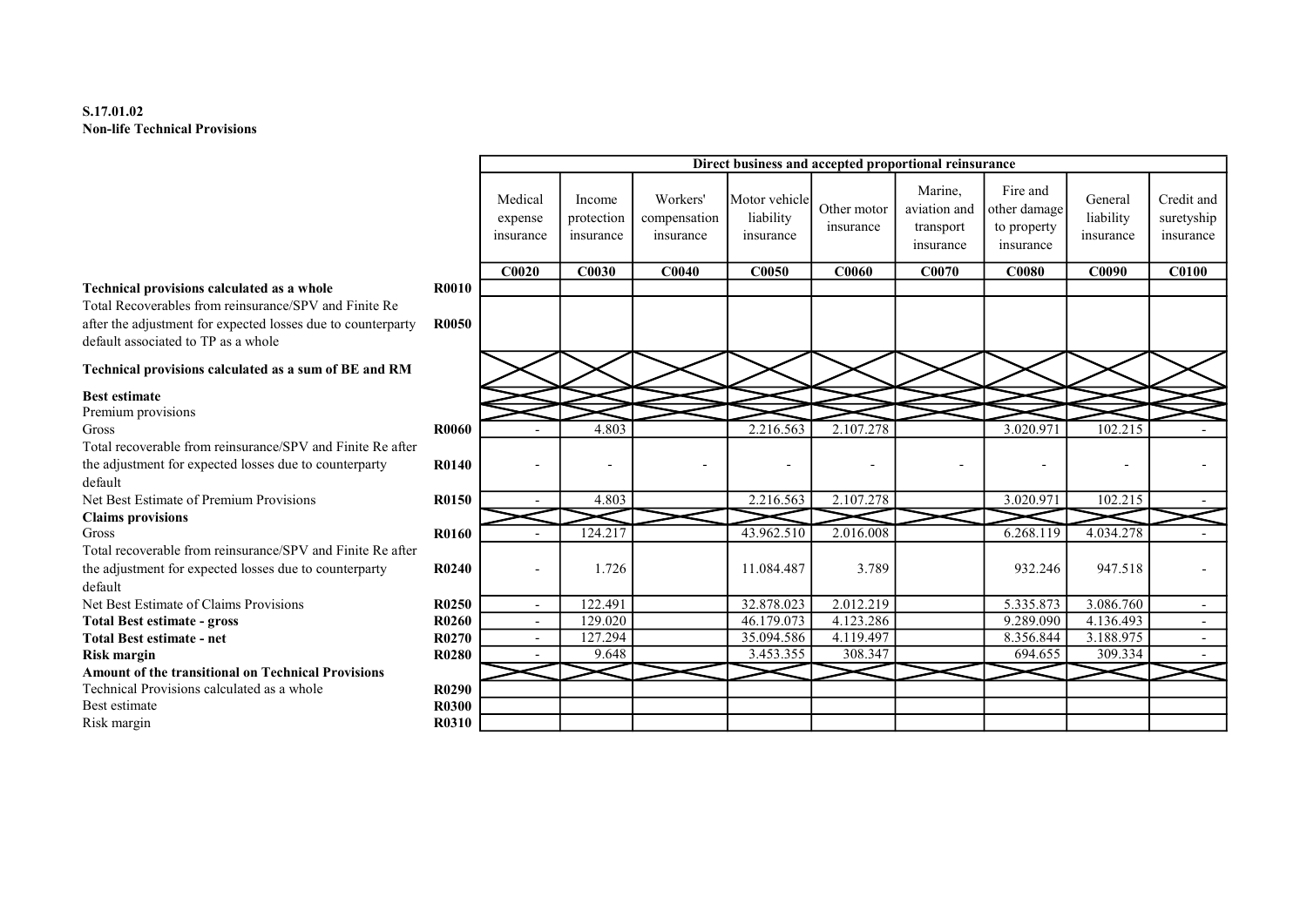|                                                                                                                                            |              |                                 |                                   |                                       |                                         |                          | Direct business and accepted proportional reinsurance |                                                      |                                   |                                       |
|--------------------------------------------------------------------------------------------------------------------------------------------|--------------|---------------------------------|-----------------------------------|---------------------------------------|-----------------------------------------|--------------------------|-------------------------------------------------------|------------------------------------------------------|-----------------------------------|---------------------------------------|
|                                                                                                                                            |              | Medical<br>expense<br>insurance | Income<br>protection<br>insurance | Workers'<br>compensation<br>insurance | Motor vehicle<br>liability<br>insurance | Other motor<br>insurance | Marine,<br>aviation and<br>transport<br>insurance     | Fire and<br>other damage<br>to property<br>insurance | General<br>liability<br>insurance | Credit and<br>suretyship<br>insurance |
|                                                                                                                                            |              | <b>C0020</b>                    | <b>COO3O</b>                      | <b>C0040</b>                          | <b>C0050</b>                            | CO060                    | C0070                                                 | <b>C0080</b>                                         | <b>C0090</b>                      | <b>C0100</b>                          |
| <b>Technical provisions - total</b>                                                                                                        |              |                                 |                                   |                                       |                                         |                          |                                                       |                                                      |                                   |                                       |
| Technical provisions - total                                                                                                               | <b>R0320</b> |                                 | 138.668                           |                                       | 49.632.428                              | 4.431.633                |                                                       | 9.983.745                                            | 4.445.827                         |                                       |
| Recoverable from reinsurance contract/SPV and Finite Re<br>after the adjustment for expected losses due to counterparty<br>default - total | <b>R0330</b> |                                 | 1.726                             |                                       | 11.084.487                              | 3.789                    |                                                       | 932.246                                              | 947.518                           |                                       |
| Technical provisions minus recoverables from<br>reinsurance/SPV and Finite Re - total                                                      | <b>R0340</b> |                                 | 136.942                           |                                       | 38.547.941                              | 4.427.844                |                                                       | 9.051.499                                            | 3.498.309                         |                                       |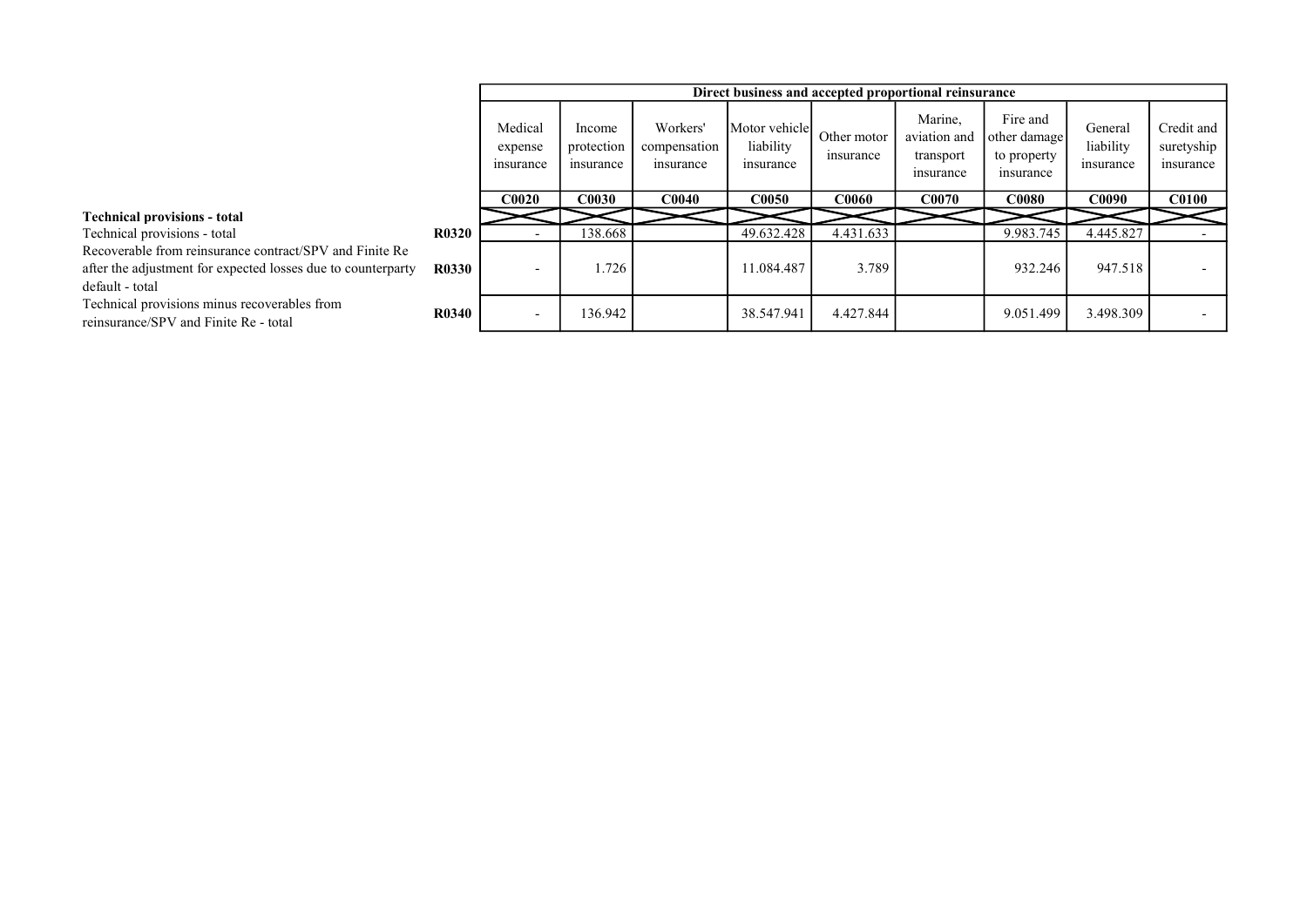# Technical provisions calculated as a whole

#### Technical provisions calculated as a sum of BE and RM

# Best estimate

|                                                                                                                                                                                                                   |                              |                                | Direct business and accepted<br>proportional reinsurance |                                 |                                               |                                                 | Accepted non-proportional reinsurance                                       |                                                 |                                  |
|-------------------------------------------------------------------------------------------------------------------------------------------------------------------------------------------------------------------|------------------------------|--------------------------------|----------------------------------------------------------|---------------------------------|-----------------------------------------------|-------------------------------------------------|-----------------------------------------------------------------------------|-------------------------------------------------|----------------------------------|
|                                                                                                                                                                                                                   |                              | Legal<br>expenses<br>insurance | Assistance                                               | Miscellaneous<br>financial loss | Non-<br>proportional<br>health<br>reinsurance | Non-<br>proportional<br>casualty<br>reinsurance | Non-<br>proportional<br>marine,<br>aviation and<br>transport<br>reinsurance | Non-<br>proportional<br>property<br>reinsurance | Total Non-<br>Life<br>obligation |
|                                                                                                                                                                                                                   |                              | <b>C0110</b>                   | C0120                                                    | <b>C0130</b>                    | <b>C0140</b>                                  | C0150                                           | <b>C0160</b>                                                                | <b>C0170</b>                                    | <b>C0180</b>                     |
| <b>Technical provisions calculated as a whole</b><br>Total Recoverables from reinsurance/SPV and Finite Re<br>after the adjustment for expected losses due to counterparty<br>default associated to TP as a whole | <b>R0010</b><br><b>R0050</b> |                                |                                                          |                                 |                                               |                                                 |                                                                             |                                                 |                                  |
| Technical provisions calculated as a sum of BE and RM                                                                                                                                                             |                              |                                |                                                          |                                 |                                               |                                                 |                                                                             |                                                 |                                  |
| <b>Best estimate</b><br>Premium provisions                                                                                                                                                                        |                              |                                |                                                          |                                 |                                               |                                                 |                                                                             |                                                 |                                  |
| Gross                                                                                                                                                                                                             | <b>R0060</b>                 | 266.407                        |                                                          |                                 |                                               |                                                 |                                                                             |                                                 | 7.718.237                        |
| Total recoverable from reinsurance/SPV and Finite Re after<br>the adjustment for expected losses due to counterparty<br>default                                                                                   | <b>R0140</b>                 |                                |                                                          |                                 |                                               |                                                 |                                                                             |                                                 |                                  |
| Net Best Estimate of Premium Provisions                                                                                                                                                                           | R0150                        | 266.407                        |                                                          |                                 | $\overline{\phantom{0}}$                      |                                                 |                                                                             | $\overline{a}$                                  | 7.718.237                        |
| <b>Claims provisions</b>                                                                                                                                                                                          |                              |                                |                                                          |                                 |                                               |                                                 |                                                                             |                                                 |                                  |
| Gross                                                                                                                                                                                                             | R0160                        | 4.619.028                      |                                                          |                                 |                                               |                                                 |                                                                             |                                                 | 61.024.160                       |
| Total recoverable from reinsurance/SPV and Finite Re after<br>the adjustment for expected losses due to counterparty<br>default                                                                                   | R0240                        |                                |                                                          |                                 |                                               |                                                 |                                                                             |                                                 | 12.969.766                       |
| Net Best Estimate of Claims Provisions                                                                                                                                                                            | R <sub>0250</sub>            | 4.619.028                      |                                                          |                                 | $\overline{\phantom{a}}$                      |                                                 |                                                                             |                                                 | 48.054.394                       |
| <b>Total Best estimate - gross</b>                                                                                                                                                                                | R0260                        | 4.885.435                      |                                                          |                                 |                                               |                                                 |                                                                             |                                                 | 68.742.397                       |
| <b>Total Best estimate - net</b>                                                                                                                                                                                  | R0270                        | 4.885.435                      |                                                          |                                 |                                               |                                                 |                                                                             |                                                 | 55.772.631                       |
| Risk margin                                                                                                                                                                                                       | R0280                        | 365.342                        |                                                          |                                 |                                               |                                                 |                                                                             |                                                 | 5.140.681                        |
| <b>Amount of the transitional on Technical Provisions</b>                                                                                                                                                         |                              |                                |                                                          |                                 |                                               |                                                 |                                                                             |                                                 |                                  |
| Technical Provisions calculated as a whole                                                                                                                                                                        | R0290                        |                                |                                                          |                                 |                                               |                                                 |                                                                             |                                                 |                                  |
| Best estimate                                                                                                                                                                                                     | <b>R0300</b>                 |                                |                                                          |                                 |                                               |                                                 |                                                                             |                                                 |                                  |
| Risk margin                                                                                                                                                                                                       | R0310                        |                                |                                                          |                                 |                                               |                                                 |                                                                             |                                                 |                                  |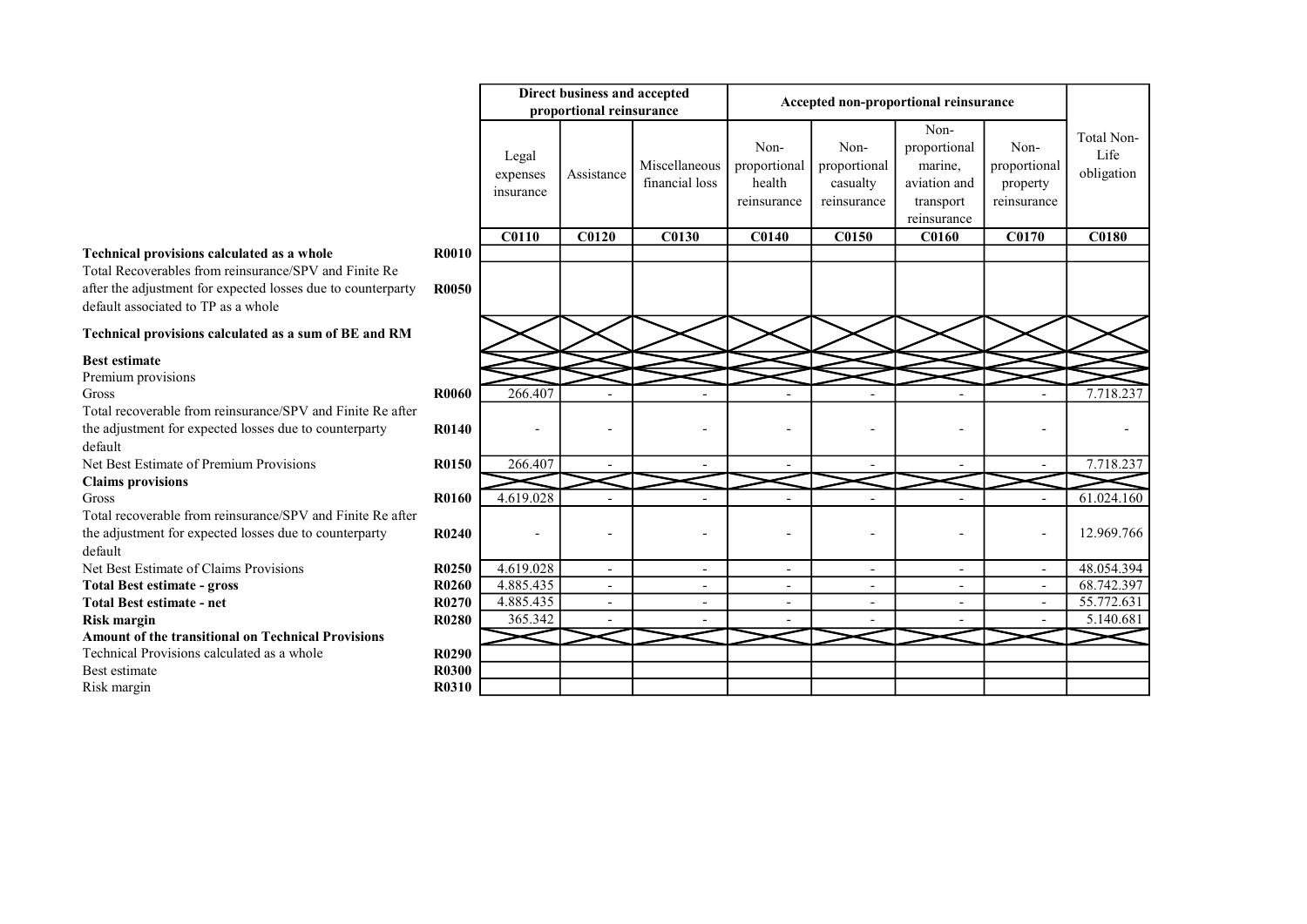|                                                                                                                                            |              |                                | Direct business and accepted<br>proportional reinsurance |                                 |                                               |                                                 | Accepted non-proportional reinsurance                                       |                                                 |                                  |
|--------------------------------------------------------------------------------------------------------------------------------------------|--------------|--------------------------------|----------------------------------------------------------|---------------------------------|-----------------------------------------------|-------------------------------------------------|-----------------------------------------------------------------------------|-------------------------------------------------|----------------------------------|
|                                                                                                                                            |              | Legal<br>expenses<br>insurance | Assistance                                               | Miscellaneous<br>financial loss | Non-<br>proportional<br>health<br>reinsurance | Non-<br>proportional<br>casualty<br>reinsurance | Non-<br>proportional<br>marine,<br>aviation and<br>transport<br>reinsurance | Non-<br>proportional<br>property<br>reinsurance | Total Non-<br>Life<br>obligation |
|                                                                                                                                            |              | <b>C0110</b>                   | <b>C0120</b>                                             | <b>C0130</b>                    | <b>C0140</b>                                  | <b>C0150</b>                                    | <b>C0160</b>                                                                | <b>C0170</b>                                    | <b>C0180</b>                     |
| <b>Technical provisions - total</b>                                                                                                        |              |                                |                                                          |                                 |                                               |                                                 |                                                                             |                                                 |                                  |
| Technical provisions - total                                                                                                               | <b>R0320</b> | 5.250.777                      |                                                          |                                 |                                               |                                                 |                                                                             |                                                 | 73.883.078                       |
| Recoverable from reinsurance contract/SPV and Finite Re<br>after the adjustment for expected losses due to counterparty<br>default - total | <b>R0330</b> | $\overline{\phantom{0}}$       |                                                          | $\overline{\phantom{0}}$        |                                               |                                                 |                                                                             | $\overline{\phantom{a}}$                        | 12.969.766                       |
| Technical provisions minus recoverables from<br>reinsurance/SPV and Finite Re - total                                                      | <b>R0340</b> | 5.250.777                      | $\overline{\phantom{a}}$                                 |                                 |                                               |                                                 |                                                                             | $\overline{\phantom{a}}$                        | 60.913.312                       |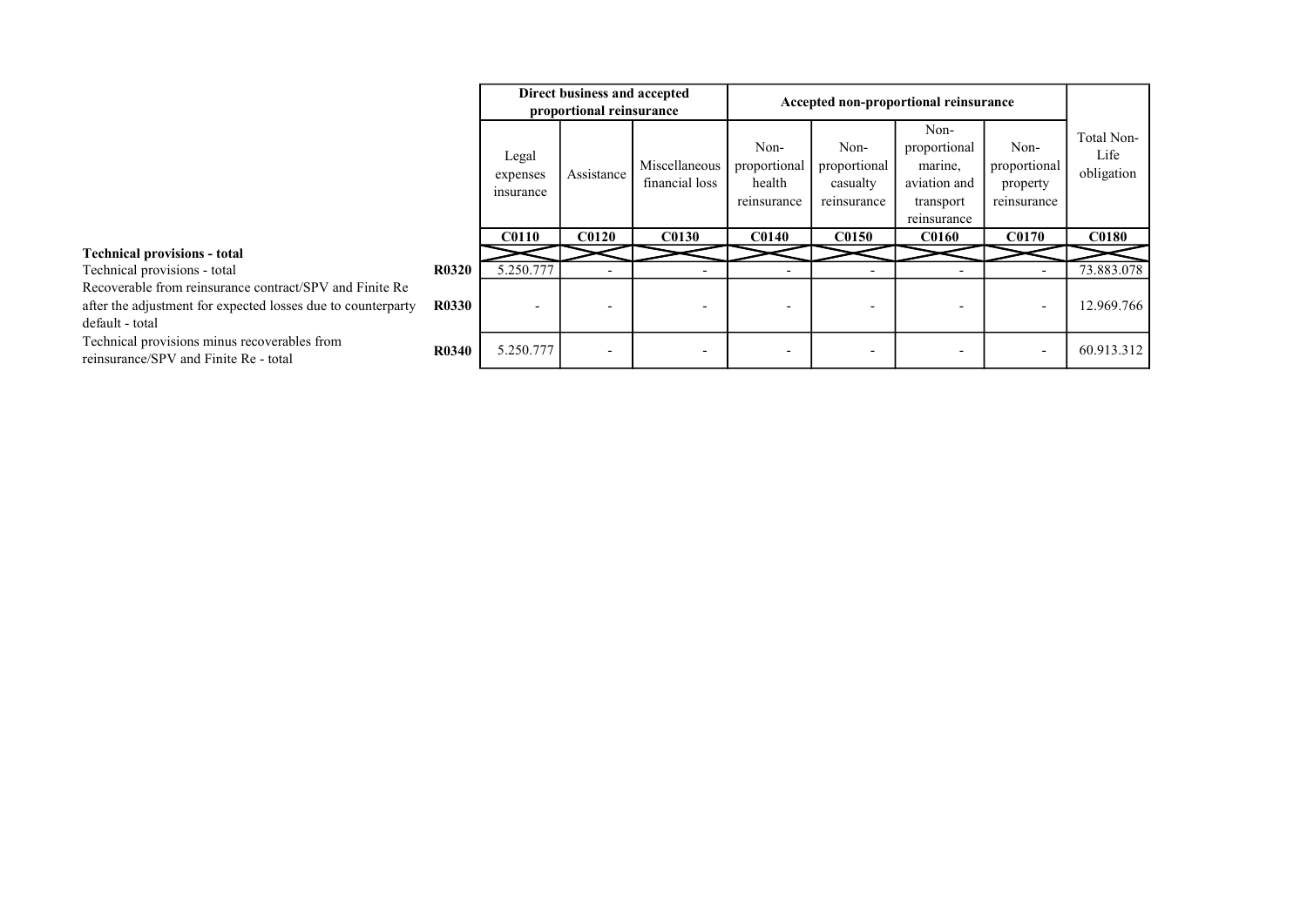#### S.19.01.21 Non-life Insurance Claims Information

#### Total Non-Life Business

| Accident vear /<br>Underwriting year | Z0010 |  |
|--------------------------------------|-------|--|
|                                      |       |  |

#### Gross Claims Paid (non-cumulative)

(absolute amount)

|       |              |               |              |              |                   |              | Development year |            |              |              |              |                  |              | In Current year | Sum of years   |
|-------|--------------|---------------|--------------|--------------|-------------------|--------------|------------------|------------|--------------|--------------|--------------|------------------|--------------|-----------------|----------------|
|       | Year         |               |              |              |                   |              |                  |            |              |              |              | $10 & +$         |              |                 | (cumulative)   |
|       |              | <b>C0010</b>  | C0020        | <b>C0030</b> | CO <sub>040</sub> | <b>C0050</b> | <b>C0060</b>     | C0070      | <b>C0080</b> | <b>C0090</b> | <b>C0100</b> | C <sub>011</sub> |              | <b>C0170</b>    | <b>C0180</b>   |
| Prior | R0100        |               |              |              |                   |              |                  |            |              |              |              | .318.111.79      | <b>R0100</b> | 1.318.111.79    | 1.318.111.79   |
| $N-9$ | R0160        | 10.591.519,18 | 5.473.644.48 | 782.510,32   | 431.064,38        | 252.911.80   | 296.306,78       | 228.273,44 | 207.813,15   | 166.487,78   | 319.150,99   |                  | R0160        | 319.150,99      | 18.749.682.30  |
| $N-8$ | R0170        | 9.395.331,10  | 4.897.136.31 | 625.070.77   | 398.703,84        | 337.582,87   | 193.784,76       | 381.791.73 | 239.135.44   | 255.695,24   |              |                  | <b>R0170</b> | 255.695.24      | 16.724.232,06  |
| $N-7$ | <b>R0180</b> | 10.030.367,56 | 1.148.004.33 | 720.042,55   | 357.113,19        | 345.370,24   | 282.289,09       | 272.330,70 | 604.295.44   |              |              |                  | R0180        | 604.295.44      | 16.759.813.10  |
| $N-6$ | R0190        | 11.484.548,09 | 4.341.608.13 | 593.942,21   | 277.319,59        | 420.367,73   | 234.833,92       | 172.296,74 |              |              |              |                  | R0190        | 172.296,74      | 17.524.916.41  |
| $N-5$ | <b>R0200</b> | 11.358.894.13 | 4.926.913.33 | 707.817.23   | 529.621.28        | 453.143.97   | 387.924.05       |            |              |              |              |                  | <b>R0200</b> | 387.924.05      | 18.364.313.99  |
| $N-4$ | R0210        | 12.437.647.29 | 5.395.516,36 | 832.821,53   | 755.546,40        | 711.040.50   |                  |            |              |              |              |                  | <b>R0210</b> | 711.040.50      | 20.132.572,08  |
| $N-3$ | R0220        | 13.381.685,10 | 5.286.937,93 | 762.550,28   | 484.378,38        |              |                  |            |              |              |              |                  | <b>R0220</b> | 484.378,38      | 19.915.551,69  |
| $N-2$ | R0230        | 13.505.060,66 | 6.171.068,54 | 1.437.713.57 |                   |              |                  |            |              |              |              |                  | R0230        | 1.437.713,57    | 21.113.842,77  |
| $N-1$ | R0240        | 19.469.311.87 | 8.020.441.09 |              |                   |              |                  |            |              |              |              |                  | <b>R0240</b> | 8.020.441.09    | 27.489.752.96  |
|       | R0250        | 18.484.142,91 |              |              |                   |              |                  |            |              |              |              |                  | R0250        | 18.484.142.91   | 18.484.142,91  |
|       |              |               |              |              |                   |              |                  |            |              |              |              |                  | Total R0260  | 32.195.190.70   | 196.576.932,06 |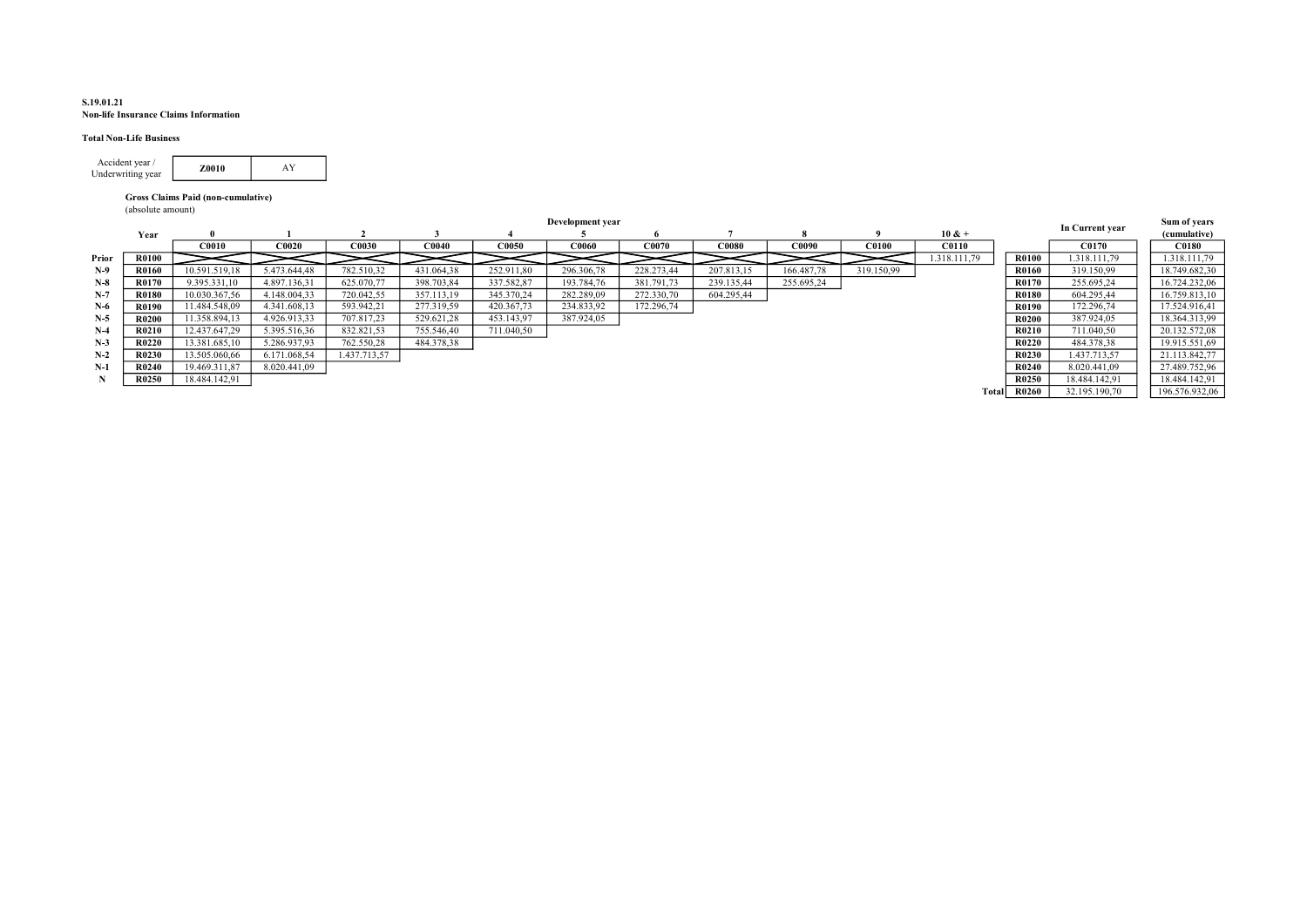#### Gross undiscounted Best Estimate Claims Provisions

(absolute amount)

|       | (absolute amount) |               |              |              |              |              |                  |              |              |              |              |               |              |                   |
|-------|-------------------|---------------|--------------|--------------|--------------|--------------|------------------|--------------|--------------|--------------|--------------|---------------|--------------|-------------------|
|       |                   |               |              |              |              |              | Development year |              |              |              |              |               |              | Year end          |
|       | Year              |               |              |              |              |              |                  |              |              |              |              | $10 & +$      |              | (discounted data) |
|       |                   | <b>C0200</b>  | C0210        | <b>C0220</b> | <b>C0230</b> | C0240        | <b>C0250</b>     | C0260        | CO270        | <b>C0280</b> | C0290        | <b>C0300</b>  |              | <b>C0360</b>      |
| Prior | <b>R0100</b>      |               |              |              |              |              |                  |              |              |              |              | 11.674.161,95 | R0100        | 11.536.058,53     |
| $N-9$ | R0160             | 5.898.480.82  | 1.774.836.34 | 1.242.326,02 | 751.955,64   | 954.564.80   | 788.200,27       | 673.698,80   | 1.102.350,27 | 1.182.538,99 | 2.430.005,33 |               | R0160        | 2.401.108,31      |
| $N-8$ | R0170             | 4.879.668,90  | 1.057.532,59 | 602.689,82   | 576.439,21   | 372.764,00   | 440.477,31       | 894.026,86   | 713.136,60   | 577.899,26   |              |               | R0170        | 572.339,93        |
| $N-7$ | <b>R0180</b>      | 5.179.632,44  | 1.158.202,11 | 908.715,22   | 647.495,21   | 754.784,05   | 1.837.785,58     | 1.764.036,15 | 1.706.436,51 |              |              |               | <b>R0180</b> | 1.689.121,99      |
| $N-6$ | <b>R0190</b>      | 4.606.451.91  | 871.388.66   | 194.664,67   | 69.726,79    | 1.255.616,55 | 1.232.553,58     | 1.542.129,70 |              |              |              |               | R0190        | 1.526.922,49      |
| $N-5$ | <b>R0200</b>      | 7.381.027.51  | 1.321.208,05 | 925.281,23   | 2.364.629.88 | 1.990.282,03 | 1.971.242,43     |              |              |              |              |               | R0200        | 1.960.415,37      |
| $N-4$ | <b>R0210</b>      | 7.738.190,69  | 1.942.267,12 | 3.954.500,79 | 3.560.424.83 | 2.898.003,93 |                  |              |              |              |              |               | R0210        | 2.867.870,88      |
| $N-3$ | R0220             | 9.871.301,30  | 4.029.253,05 | 3.357.871,44 | 4.878.095,15 |              |                  |              |              |              |              |               | R0220        | 4.829.280,48      |
| $N-2$ | R0230             | 15.845.513,88 | 8.281.328,74 | 7.319.734,67 |              |              |                  |              |              |              |              |               | R0230        | 7.253.234,83      |
| $N-1$ | R0240             | 14.719.763,64 | 6.272.649.94 |              |              |              |                  |              |              |              |              |               | R0240        | 6.222.556,95      |
| N     | <b>R0250</b>      | 15.274.873,48 |              |              |              |              |                  |              |              |              |              |               | R0250        | 15.185.033,60     |
|       |                   |               |              |              |              |              |                  |              |              |              |              | Totall        | <b>R0260</b> | 56.043.943,37     |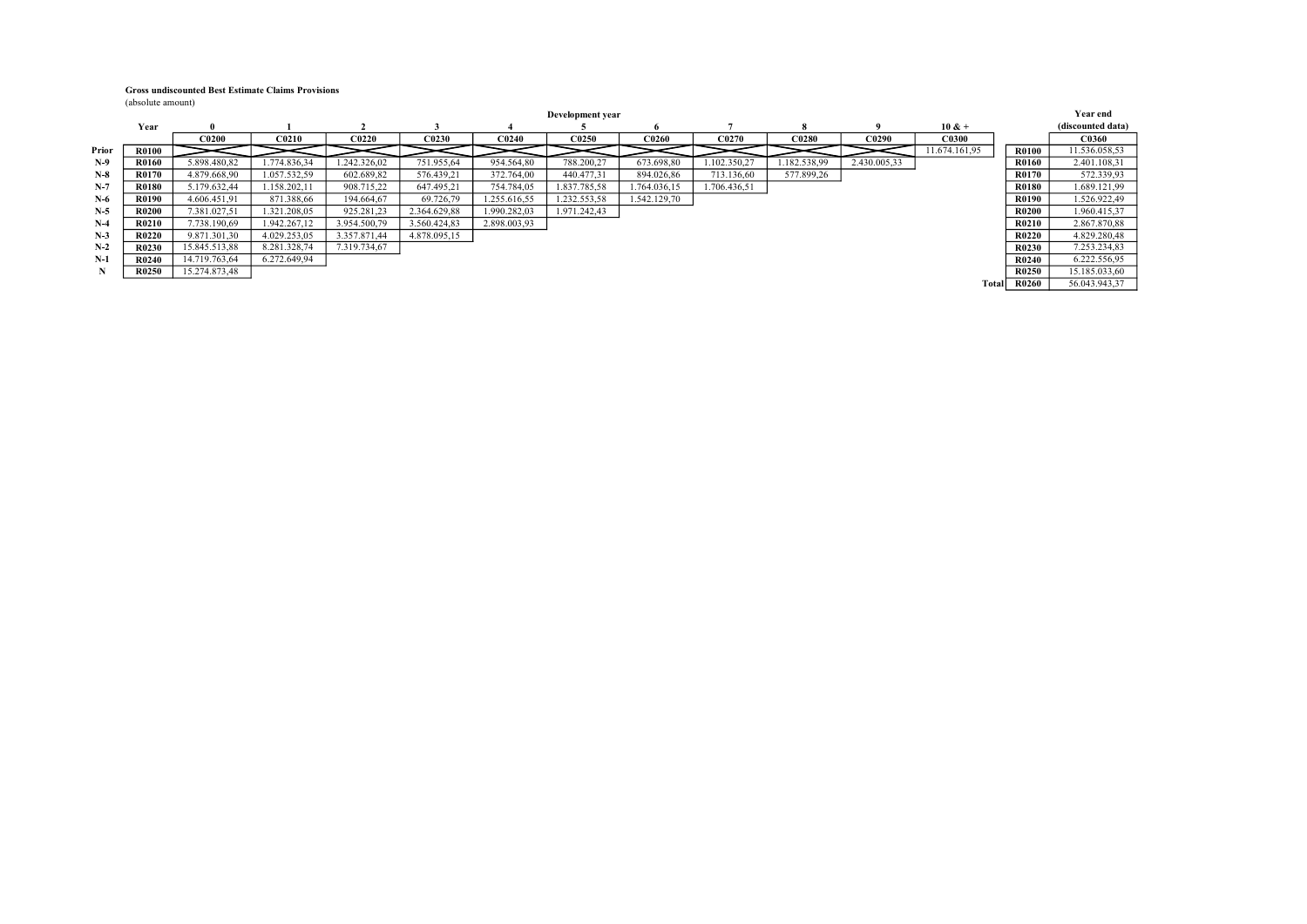# S.22.01.21 Impact of long term guarantees and transitional measures

|                                                            |              | <b>Amount with Long Term</b><br>Guarantee measures and<br>transitionals | Impact of transitional on<br>technical provisions | Impact of<br>transitional on<br>interest rate | <b>Impact of volatility</b><br>adjustment set to zero | <b>Impact of matching</b><br>adjustment set to zero |
|------------------------------------------------------------|--------------|-------------------------------------------------------------------------|---------------------------------------------------|-----------------------------------------------|-------------------------------------------------------|-----------------------------------------------------|
|                                                            |              | <b>C0010</b>                                                            | C <sub>0030</sub>                                 | <b>C0050</b>                                  | C0070                                                 | <b>C0090</b>                                        |
| Technical provisions                                       | <b>R0010</b> | 157.827.991                                                             |                                                   |                                               | 883.322                                               |                                                     |
| Basic own funds                                            | <b>R0020</b> | 44.381.490                                                              |                                                   |                                               | $-631.311$                                            |                                                     |
| Eligible own funds to meet Solvency<br>Capital Requirement | <b>R0050</b> | 44.381.490                                                              | $\mathbf{0}$                                      | $\mathbf{0}$                                  | $-631.311$                                            |                                                     |
| Solvency Capital Requirement                               | <b>R0090</b> | 28.617.764                                                              |                                                   |                                               | 61.207                                                |                                                     |
| Eligible own funds to meet Minimum<br>Capital Requirement  | <b>R0100</b> | 33.194.205                                                              | $\mathbf{0}$                                      | $\mathbf{0}$                                  | $-820.503$                                            |                                                     |
| Minimum Capital Requirement                                | <b>R0110</b> | 12.729.129                                                              |                                                   | $\mathbf{0}$                                  | 41.648                                                |                                                     |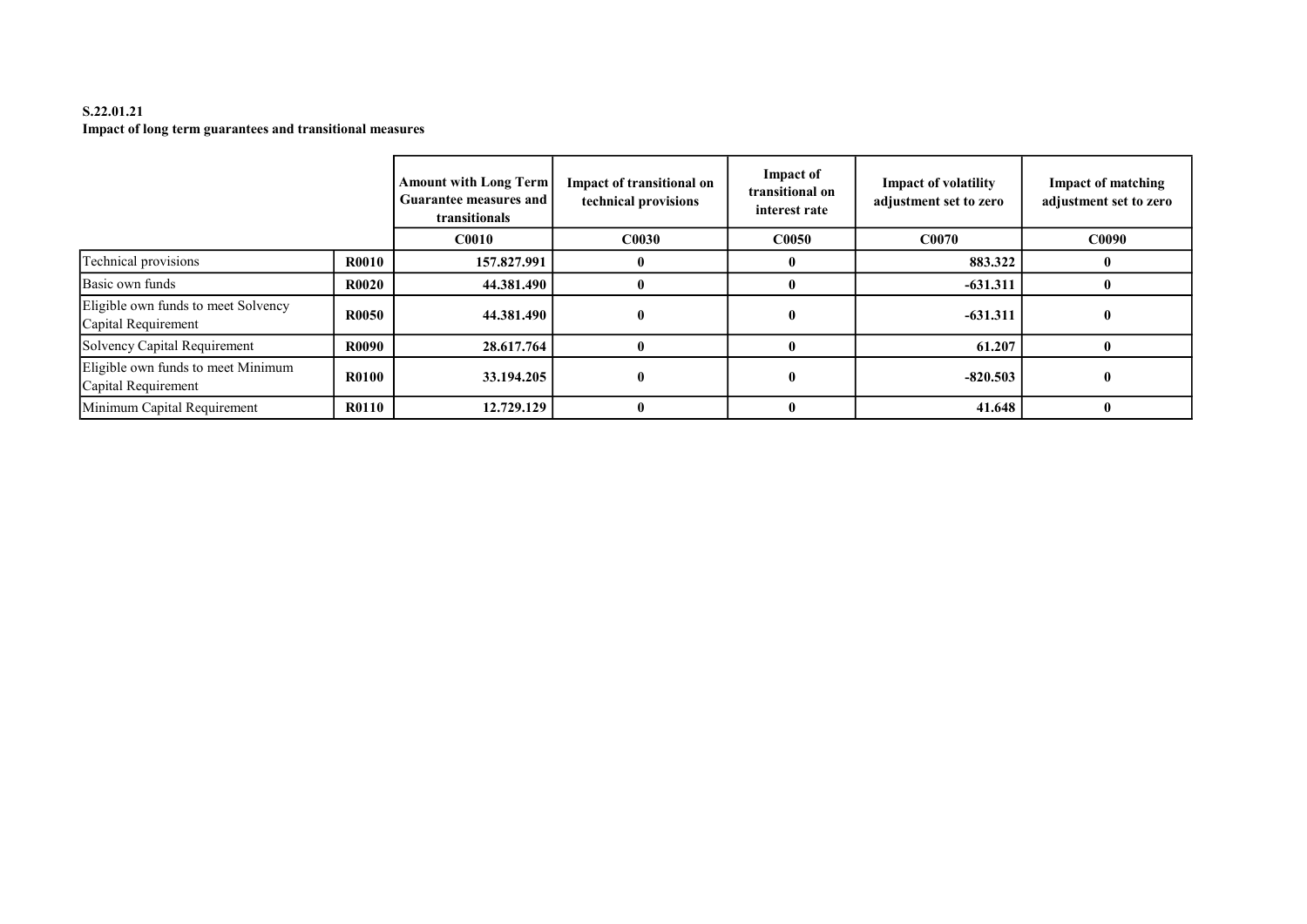## Basic own funds before deduction for participations in other financial sector as foreseen in article 68 of Delegated Regulation (EU) 2015/35

Ordinary share capital (gross of own shares) R0010 12.500.000 12.500.000

Share premium account related to ordinary share capital **R0030 R0030** 

Iinitial funds, members' contributions or the equivalent basic own - fund item for mutual and mutual-type undertakings R0040

Subordinated mutual member accounts **R0050**<br>Surplus funds **R0070** Surplus funds **R0070** Preference shares **R0090** Share premium account related to preference shares R0110 Reconciliation reserve R0130 18.148.379 18.148<br>Subordinated liabilities R0140 10.000.000 Subordinated liabilities R0140 10.000.000 10.000.000 An amount equal to the value of net deferred tax assets **R0160** 3.733.111 3.733.111 3.733.111 Other own fund items approved by the supervisory authority as basic own funds not specified above R0180 Own funds from the financial statements that should not be represented by the reconciliation reserve and do not meet the criteria to be classified as Solvency II own funds Own funds from the financial statements that should not be represented by the reconciliation reserve and do not meet the Own funds from the financial statements that should not be represented by the reconciliation reserve and do not meet the<br>criteria to be classified as Solvency II own funds Deductions Deductions for participations in financial and credit institutions R0230

#### Ancillary own funds

Unpaid and uncalled ordinary share capital callable on demand R0300 R0300

Unpaid and uncalled initial funds, members' contributions or the equivalent basic own fund item for mutual and mutual type undertakings, callable on demand<br>type undertakings, callable on demand

Unpaid and uncalled preference shares callable on demand **R0320 R0320** 

A legally binding commitment to subscribe and pay for subordinated liabilities on demand<br>Letters of credit and guarantees under Article 96(2) of the Directive 2009/138/EC **R0340** 

Letters of credit and guarantees under Article  $96(2)$  of the Directive 2009/138/EC

Letters of credit and guarantees other than under Article 96(2) of the Directive 2009/138/EC R0350

Supplementary members calls under first subparagraph of Article 96(3) of the Directive 2009/138/EC R0360

Supplementary members calls - other than under first subparagraph of Article 96(3) of the Directive 2009/138/EC R0370 Other ancillary own funds **R0390**<br> **Other ancillary own funds R0390**<br> **Contained ancillary own funds R0400** 

Total ancillary own funds

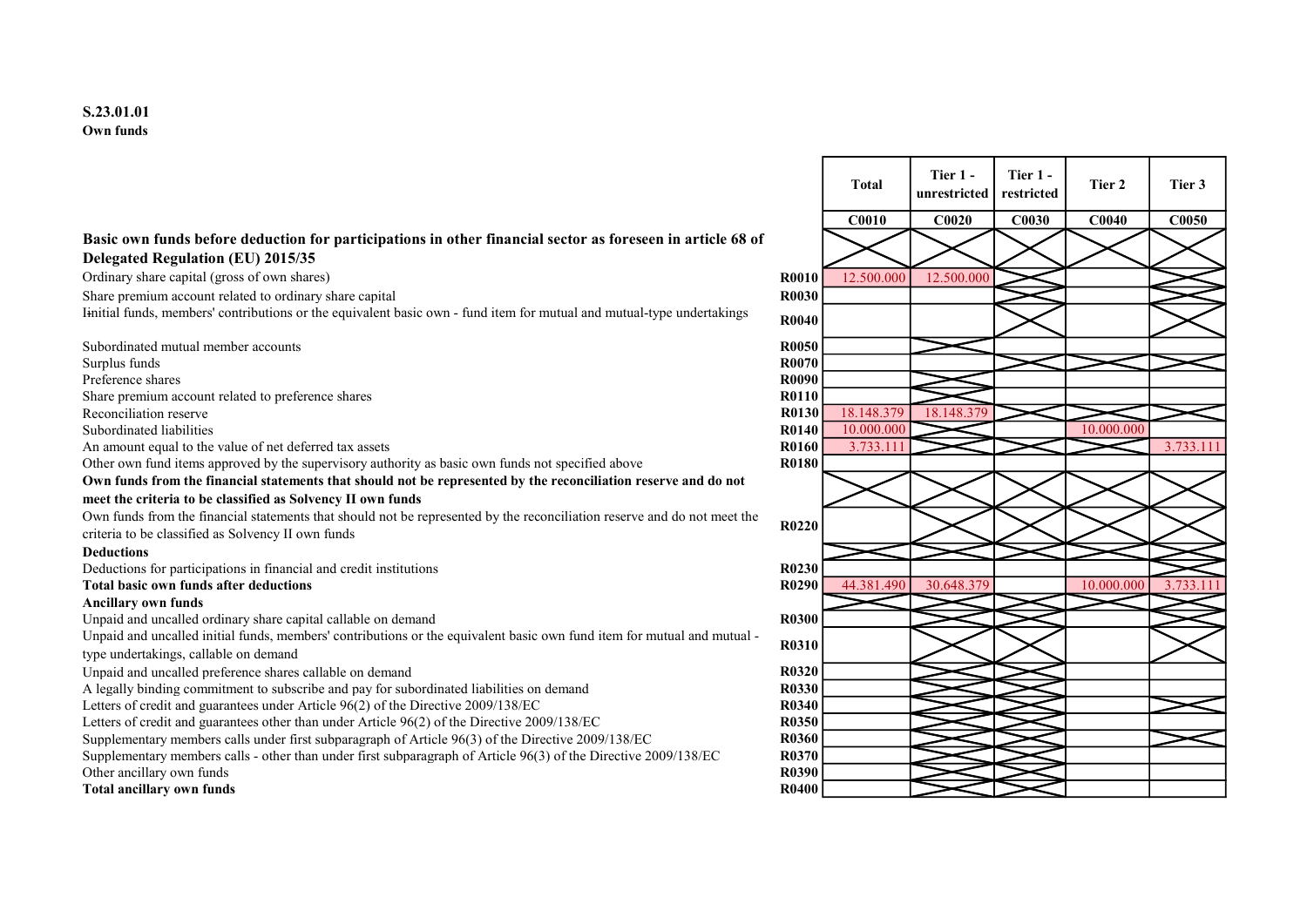#### Available and eligible own funds

Total available own funds to meet the SCR Total available own funds to meet the MCR Total eligible own funds to meet the SCR Total eligible own funds to meet the MCR<br>SCR **SCR** R0580 28.617.764 **MCR** R0600  $\boxed{12.729.129}$ Ratio of Eligible own funds to SCR Ratio of Eligible own funds to MCR

Reconciliation reserve

Own shares (held directly and indirectly) R0710

Foreseeable dividends, distributions and charges R0720

Adjustment for restricted own fund items in respect of matching adjustment portfolios and ring fenced funds R0740

#### Expected profits

Expected profits included in future premiums (EPIFP) - Life business R0770 422.190

Expected profits included in future premiums (EPIFP) - Non- life business

Total Expected profits included in future premiums (EPIFP) R0790 R0790 R0790

| <b>R0500</b> | 44.381.490 | 30.648.379 | 10.000.000 | 3.733.111 |
|--------------|------------|------------|------------|-----------|
| R0510        | 40.648.379 | 30.648.379 | 10.000.000 |           |
| R0540        | 44.381.490 | 30.648.379 | 10.000.000 | 3.733.111 |
| R0550        | 33.194.205 | 30.648.379 | 2.545.826  |           |
| R0580        | 28.617.764 |            |            |           |
| R0600        | 12.729.129 |            |            |           |
| R0620        | 1,55       |            |            |           |
| R0640        | 2,61       |            |            |           |

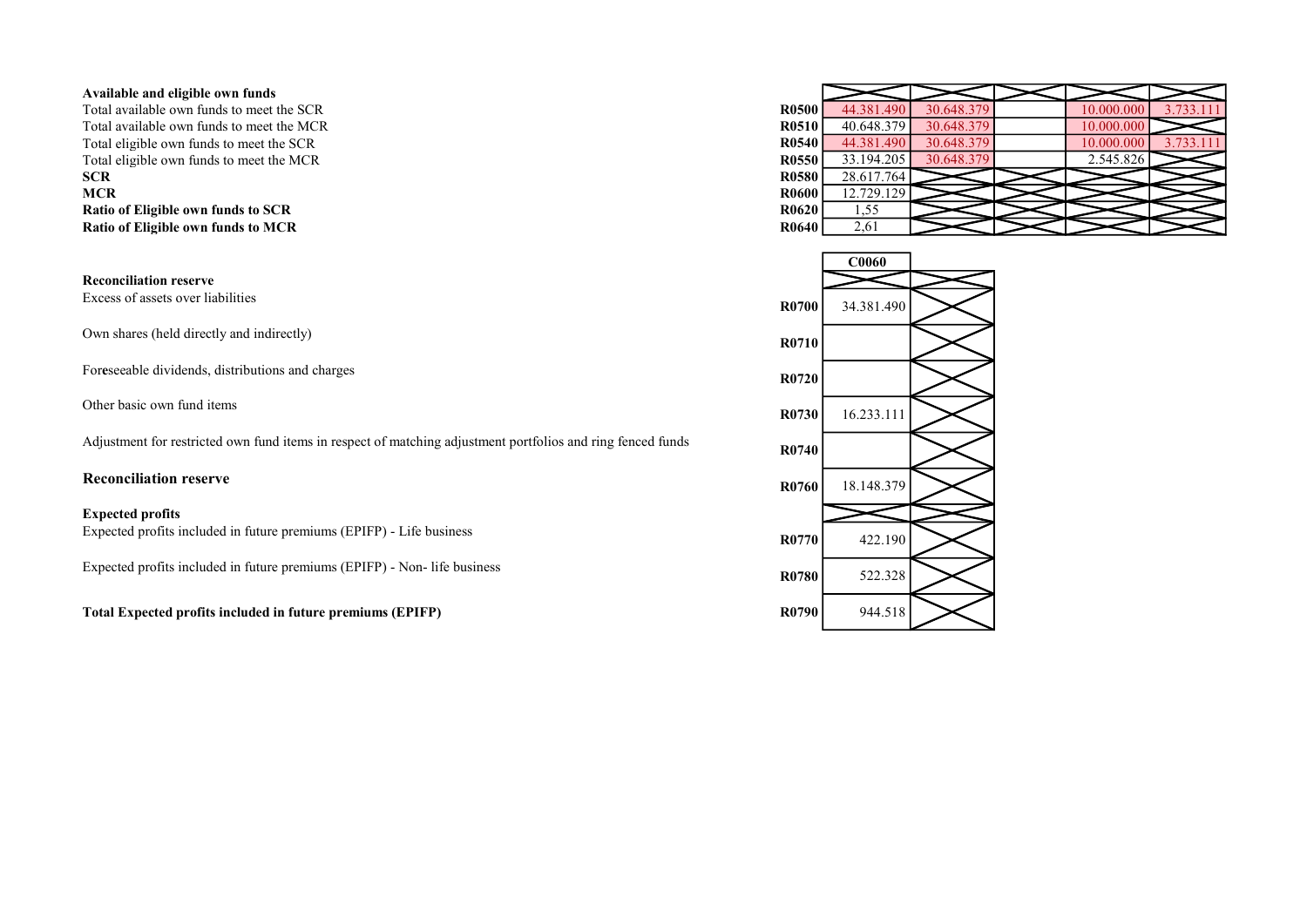# S.25.01.21 Solvency Capital Requirement - for undertakings on Standard Formula

- Counterparty default risk R0.028.328,378.328,379.921.628,379.628,379.628,379.628,379.628,379.628,379.628,379.628,379.628,379.628,379.628,379.628,379.628,379.628,379.628,379.628,379.628,379.628,379.628,379.628,379.628,379.6 Life underwriting risk RO
- Health underwriting risk R<sup>0</sup>
- Non-life underwriting risk R<sup>0</sup>
- 
- Intangible asset risk R0070 R0070 R0070 R0070 R0070 R0070 R0070 R0070 R0070 R0070 R0070 R0070 R0070 R0070 R0070 R0070 R0070 R0070 R0070 R0070 R0070 R0070 R0070 R0070 R0070 -

#### Basic Solvency Capital Requirement R0100 27.139.362,62

| <b>Calculation of Solvency Capital Requirement</b><br>and a second company of the second company of the second company of the second company of the second company of | ${\small \subset}0100$ |
|-----------------------------------------------------------------------------------------------------------------------------------------------------------------------|------------------------|
|                                                                                                                                                                       |                        |

Operational risk 2.432.211,19 Loss-absorbing capacity of technical provisions Loss-absorbing capacity of deferred taxes Capital requirement for business operated in accordance with Art. 4 of Directive 2003/41/EC Solvency capital requirement excluding capital add-on Capital add-on already set Solvency capital requirement

# Other information on SCR

Capital requirement for duration-based equity risk sub-module Total amount of Notional Solvency Capital Requirement for remaining part Total amount of Notional Solvency Capital Requirements for ring fenced funds Total amount of Notional Solvency Capital Requirement for matching adjustment portfolios Diversification effects due to RFF nSCR aggregation for article 304

|                                           |              | Gross solvency capital<br>requirement | <b>USP</b>   | <b>Simplifications</b> |
|-------------------------------------------|--------------|---------------------------------------|--------------|------------------------|
|                                           |              | <b>C0110</b>                          | <b>C0090</b> | <b>C0100</b>           |
| Market risk                               | <b>R0010</b> | 8.312.661,25                          |              |                        |
| Counterparty default risk                 | <b>R0020</b> | 3.921.628,37                          |              |                        |
| Life underwriting risk                    | <b>R0030</b> | 2.106.046,41                          |              |                        |
| Health underwriting risk                  | R0040        | 237.258,74                            |              |                        |
| Non-life underwriting risk                | <b>R0050</b> | 21.120.578,72                         |              |                        |
| Diversification                           | <b>R0060</b> | $-8.558.810,86$                       |              |                        |
| Intangible asset risk                     | <b>R0070</b> |                                       |              |                        |
| <b>Basic Solvency Capital Requirement</b> | <b>R0100</b> | 27.139.362,62                         |              |                        |

|              | <b>C0100</b>  |
|--------------|---------------|
| <b>R0130</b> | 2.432.211,19  |
| R0140        |               |
| R0150        | -953.809,45   |
| R0160        |               |
| R0200        | 28.617.764,37 |
| R0210        |               |
| <b>R0220</b> | 28.617.764,37 |
|              |               |
| R0400        |               |
| <b>R0410</b> |               |
| R0420        |               |
| R0430        |               |
| R0440        |               |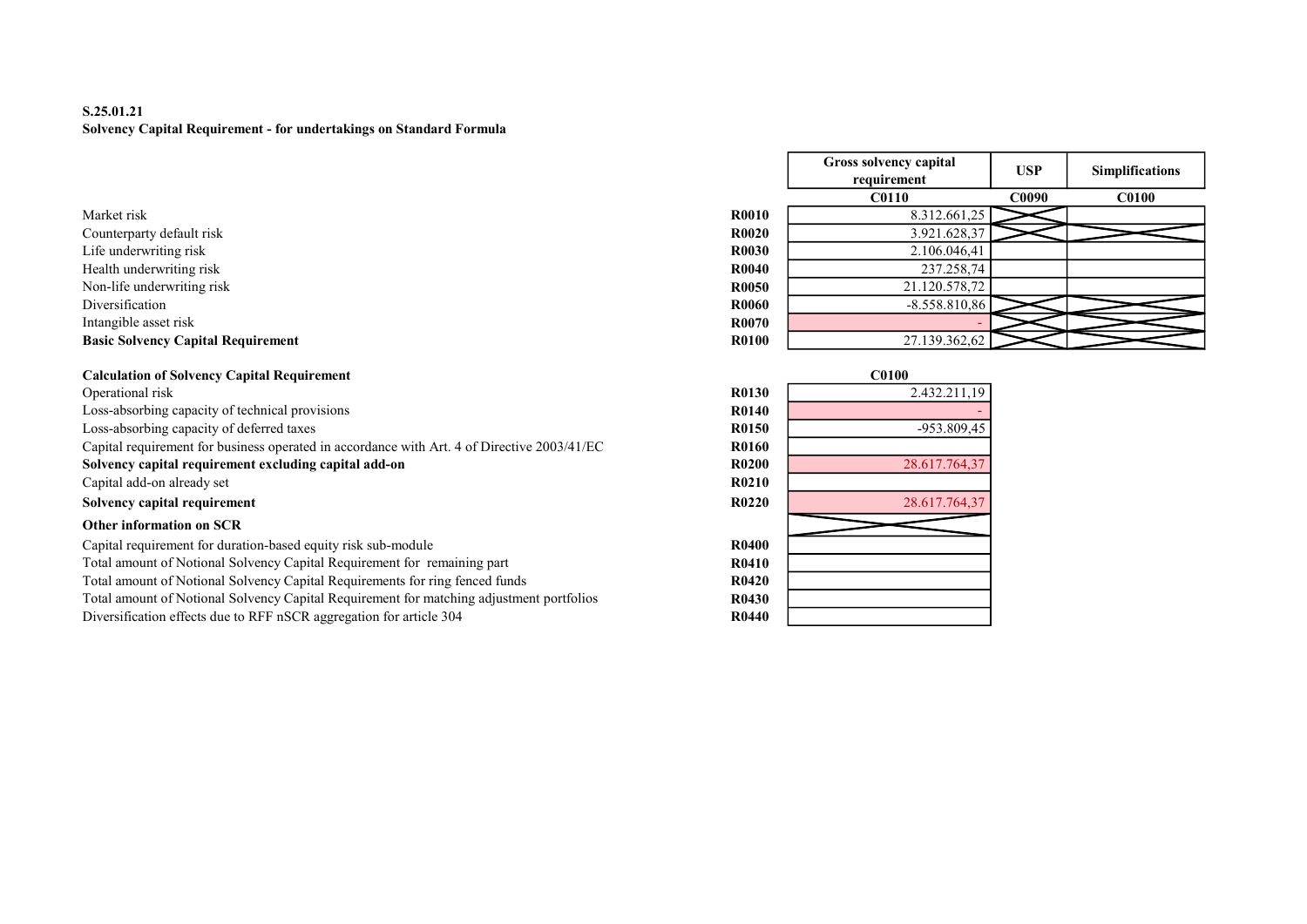# S.28.02.01 Minimum capital Requirement - Both life and non-life insurance activity

|                                                                                |              | Non-life<br>activities | Life<br>activities |
|--------------------------------------------------------------------------------|--------------|------------------------|--------------------|
|                                                                                |              | $MCR_{(NL, NL)}$       | $MCR_{(NL,L)}R$    |
|                                                                                |              | Result                 | esult              |
|                                                                                |              | <b>C0010</b>           | C <sub>0020</sub>  |
| Linear formula component for non-life<br>insurance and reinsurance obligations | <b>R0010</b> | 9.727.840              |                    |

Non-life activities and Life activities and Life activities

|              | Net (of<br>reinsurance/SPV) best<br>estimate and TP<br>calculated as a whole | Net (of reinsurance)<br>written premiums in<br>the last 12 months | Net (of<br>reinsurance/SPV) best<br>estimate and TP<br>calculated as a whole | Net (of reinsurance)<br>written premiums in<br>the last 12 months |
|--------------|------------------------------------------------------------------------------|-------------------------------------------------------------------|------------------------------------------------------------------------------|-------------------------------------------------------------------|
|              | <b>C0030</b>                                                                 | C <sub>0040</sub>                                                 | <b>C0050</b>                                                                 | <b>C0060</b>                                                      |
| <b>R0020</b> |                                                                              |                                                                   |                                                                              |                                                                   |
| <b>R0030</b> | 127.293                                                                      | 220.939                                                           |                                                                              |                                                                   |
| R0040        |                                                                              |                                                                   |                                                                              |                                                                   |
| R0050        | 35.094.587                                                                   | 20.890.662                                                        |                                                                              |                                                                   |
| R0060        | 4.119.498                                                                    | 14.578.561                                                        |                                                                              |                                                                   |
| R0070        |                                                                              |                                                                   |                                                                              |                                                                   |
| <b>R0080</b> | 8.356.844                                                                    | 15.051.181                                                        |                                                                              |                                                                   |
| R0090        | 3.188.975                                                                    | 3.020.649                                                         |                                                                              |                                                                   |
| R0100        |                                                                              |                                                                   |                                                                              |                                                                   |
| <b>R0110</b> | 4.885.435                                                                    | 2.313.080                                                         |                                                                              |                                                                   |
| R0120        |                                                                              |                                                                   |                                                                              |                                                                   |
| R0130        |                                                                              |                                                                   |                                                                              |                                                                   |
| R0140        |                                                                              |                                                                   |                                                                              |                                                                   |
| R0150        |                                                                              |                                                                   |                                                                              |                                                                   |
| R0160        |                                                                              |                                                                   |                                                                              |                                                                   |
| R0170        |                                                                              |                                                                   |                                                                              |                                                                   |

Medical expense insurance and proportional reinsurance Income protection insurance and proportional reinsurance Workers' compensation insurance and proportional reinsurance Motor vehicle liability insurance and proportional reinsurance Other motor insurance and proportional reinsurance Marine, aviation and transport insurance and proportional reinsurance Fire and other damage to property insurance and proportional reinsurance General liability insurance and proportional reinsurance Credit and suretyship insurance and proportional reinsurance Legal expenses insurance and proportional reinsurance Assistance and proportional reinsurance Miscellaneous financial loss insurance and proportional reinsurance Non-proportional health reinsurance Non-proportional casualty reinsurance Non-proportional marine, aviation and transport reinsurance

Non-proportional property reinsurance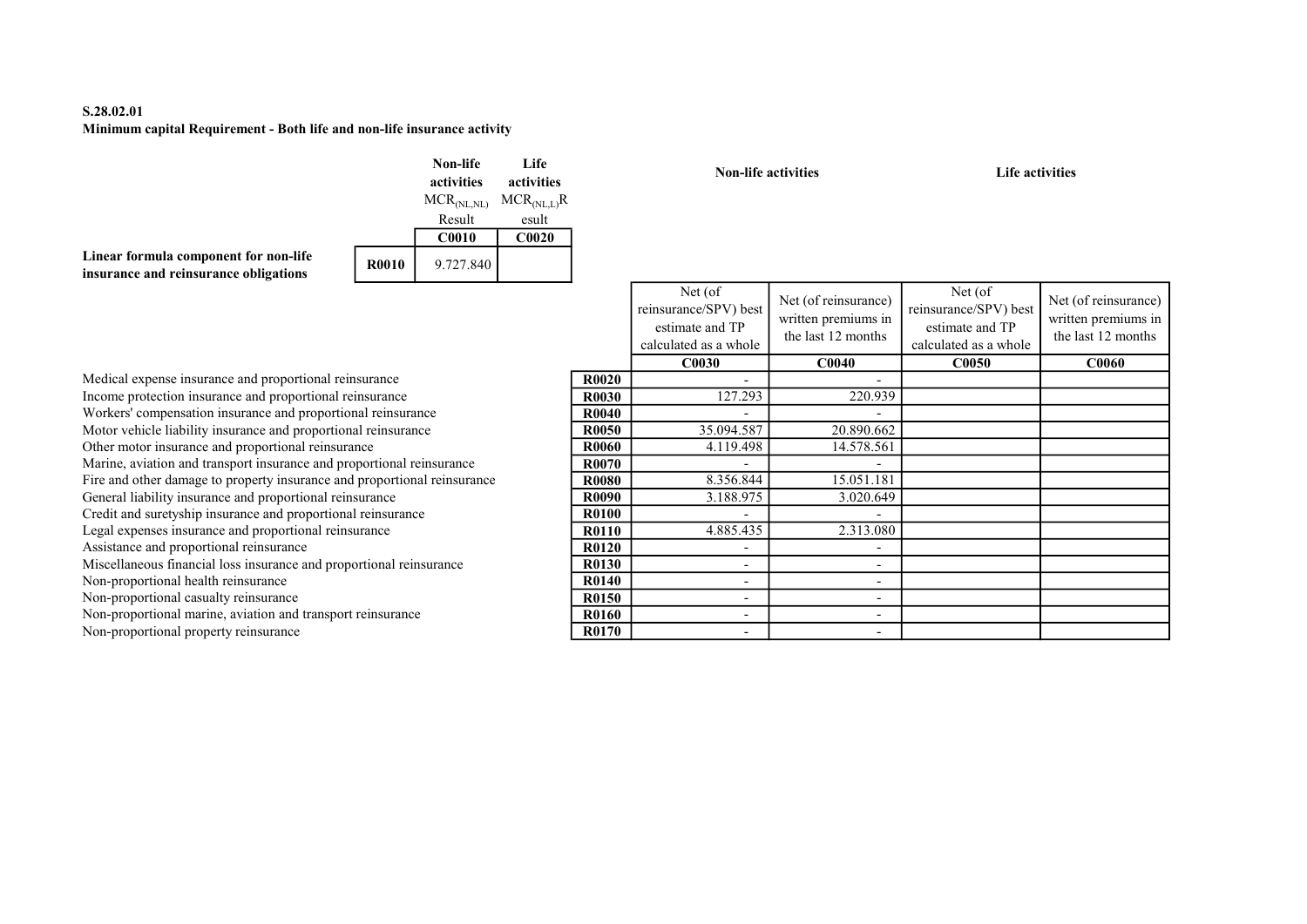|                                                                            |              | Non-life<br>activities | Life<br>activities |
|----------------------------------------------------------------------------|--------------|------------------------|--------------------|
|                                                                            |              | $MCR_{(L, NL)}$        | $MCR_{(L,L)}$      |
|                                                                            |              | Result                 | Result             |
|                                                                            |              | C0070                  | <b>C0080</b>       |
| Linear formula component for life insurance<br>and reinsurance obligations | <b>R0200</b> |                        | 3.001.289          |

Non-life activities Life activities

|                                | Net (of<br>reinsurance/SPV) best<br>estimate and TP<br>calculated as a whole | Net (of)<br>reinsurance/SPV) total<br>capital at risk | Net (of)<br>reinsurance/SPV) best<br>estimate and TP<br>calculated as a whole | Net (of)<br>reinsurance/SPV)<br>total capital at risk |
|--------------------------------|------------------------------------------------------------------------------|-------------------------------------------------------|-------------------------------------------------------------------------------|-------------------------------------------------------|
|                                | <b>C0090</b>                                                                 | <b>C0100</b>                                          | <b>C0110</b>                                                                  | <b>C0120</b>                                          |
| R0210                          |                                                                              |                                                       | 79.388.936                                                                    |                                                       |
| R <sub>0</sub> 22 <sub>0</sub> |                                                                              |                                                       | 167.095                                                                       |                                                       |
| R0230                          |                                                                              |                                                       |                                                                               |                                                       |
| R <sub>0240</sub>              |                                                                              |                                                       | 2.270.209                                                                     |                                                       |
| R <sub>0250</sub>              |                                                                              |                                                       |                                                                               | 35.589.589                                            |

Obligations with profit participation - guaranteed benefits Obligations with profit participation - future discretionary benefits Index-linked and unit-linked insurance obligations Other life (re)insurance and health (re)insurance obligations Total capital at risk for all life (re)insurance obligations